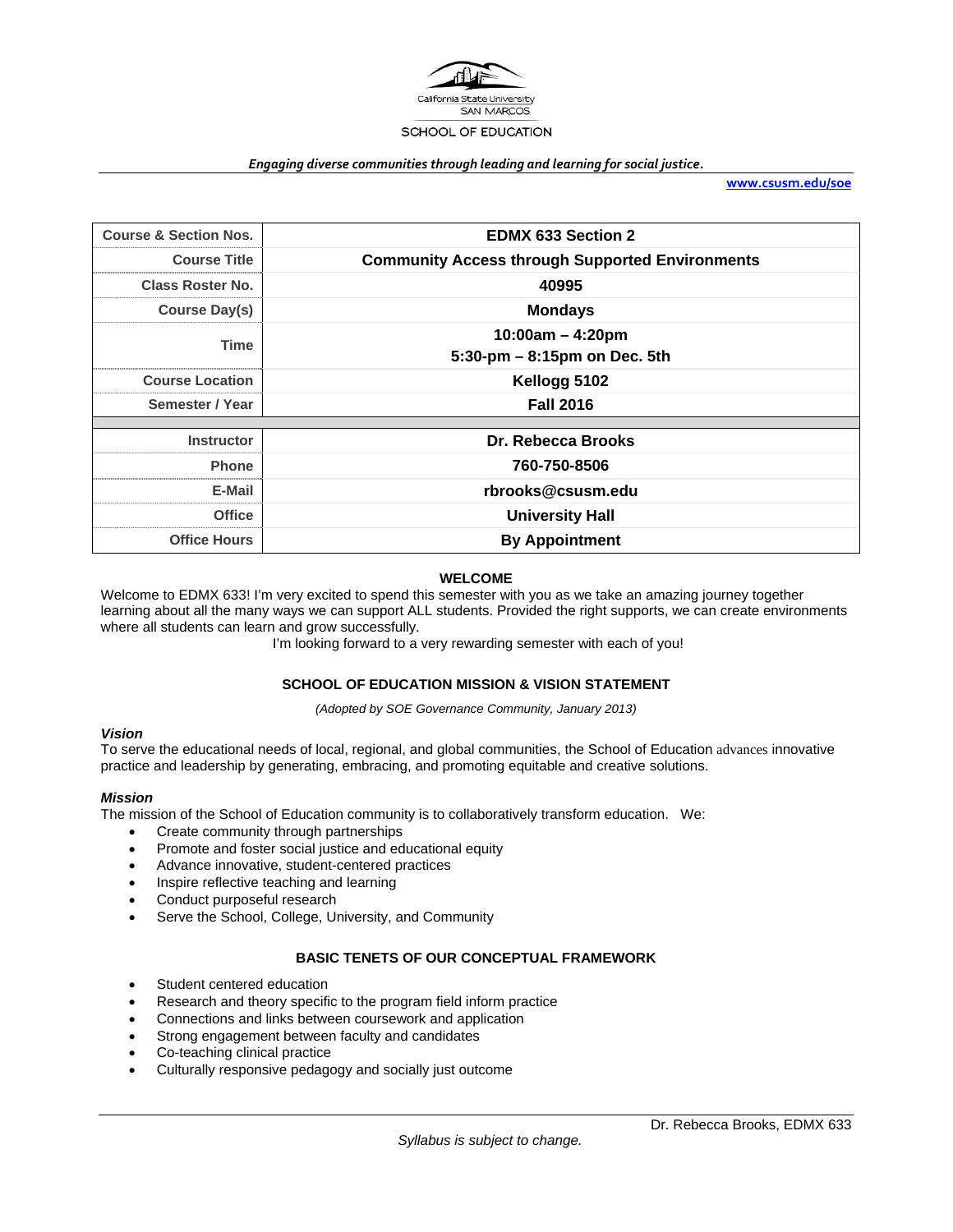# **TABLE OF CONTENTS**

|                                                                                     | .11 |
|-------------------------------------------------------------------------------------|-----|
|                                                                                     |     |
|                                                                                     |     |
|                                                                                     |     |
|                                                                                     |     |
|                                                                                     |     |
|                                                                                     |     |
| High School Observation and Interview: Implications of IDEIA and More (20 points)14 |     |
|                                                                                     |     |
|                                                                                     |     |
|                                                                                     |     |
|                                                                                     |     |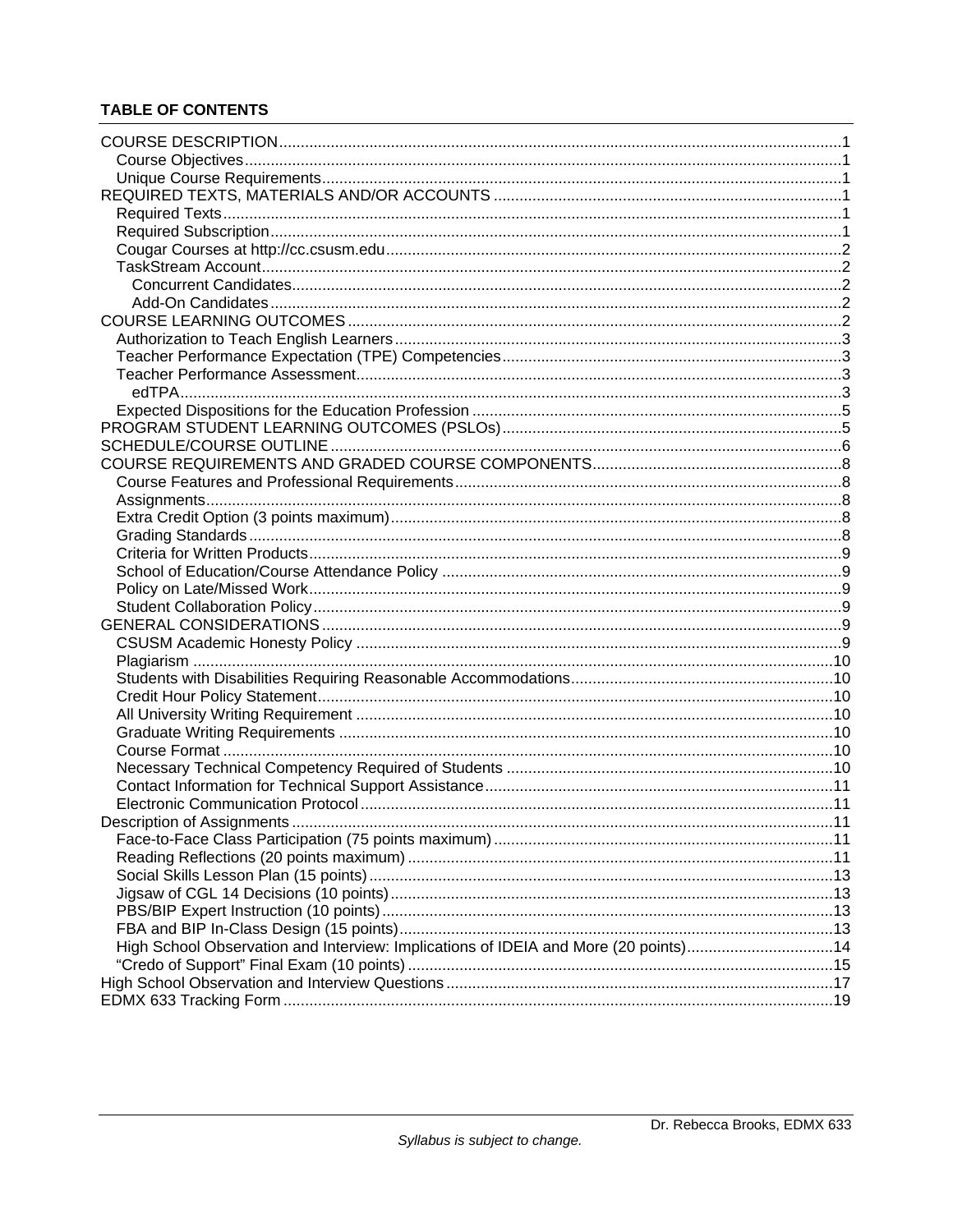## **COURSE DESCRIPTION**

Focuses on methods and strategies for facilitating learner access and growth in academic, social relationship, communication, vocational, personal, recreational, community, and functional life skill domains. Emphasizes the development and implementation of positive behavioral support plans and interventions that address students' behavioral, social, and motivational needs as well as transition planning, family-centered assessment, student empowerment, conflict resolution, and friendship development.

## **Course Objectives**

After completion of EDMX 633, students will demonstrate competence in the following areas through successfully completion of an assignment and/or activity:

- the ability to produce a Social Skills Lesson Plan
- understanding of the 14 Decisions of Cooperative Group Learning (CGL)
- knowledge of IDEIA
- the ability to read and understand an FBA & BIP
- the skills to implement a MAPS
- an understanding of the meaning of Credo of Support

## **Unique Course Requirements**

Students will complete the MAPS and High School Observation and assignments through a school observation and meeting off campus (See Assignment Description below).

## **REQUIRED TEXTS, MATERIALS AND/OR ACCOUNTS**

## **Required Texts**

- Kagan, S., Kyle, P., & Scott, S. (2004). *Win-win discipline: Strategies for all discipline problems.* San Clemente, CA: Kagan Publishing. (KKS) **(Order directly from Kagan Publishing.)**
- Brown F., McDonnell, J., & Snell, M. E. (2016). *Instruction of students with severe disabilities* (8th ed.) Boston: Pearson. [Also used in EDMX 627, 631, 632, and 635]
- Villa, R., Thousand, J., & Nevin, A. (2010). *Collaborating with students in instruction and decision making: The untapped resource.* Thousand Oaks, CA: Corwin Press.

## **Required Subscription**

*Conversations That Matter* video website: http://conversationsthatmatter.org/user

- Please subscribe by first clicking on the SUBSRIBE NOW button and then on the STUDENT SUBSCRIPTION button.
- Select CSUSM and Jodi Robledo or Jacque Thousand as the instructor.
- The page will show student registration as \$20. Click on the ADD TO CART button.
- A page appears which requests your e-mail and billing information. Complete all fields and then click on CONTINUE TO NEXT STEP. You then are directed to PAYPAL where you can either pay through your PAYPAL account or with a credit card.
- As soon as you pay, you will receive an e-mail with a temporary password that will allow you to immediately access the site. If you don't receive an e-mail, check your junk mail folder. If you still can't find the e-mail, log in with your e-mail address and click on the "forgot my password" link. This will send another e-mail to you.
- You will be using this account all year in all courses. Have some fun discovering and listening to the words of internationally known disability rights advocates and celebrities.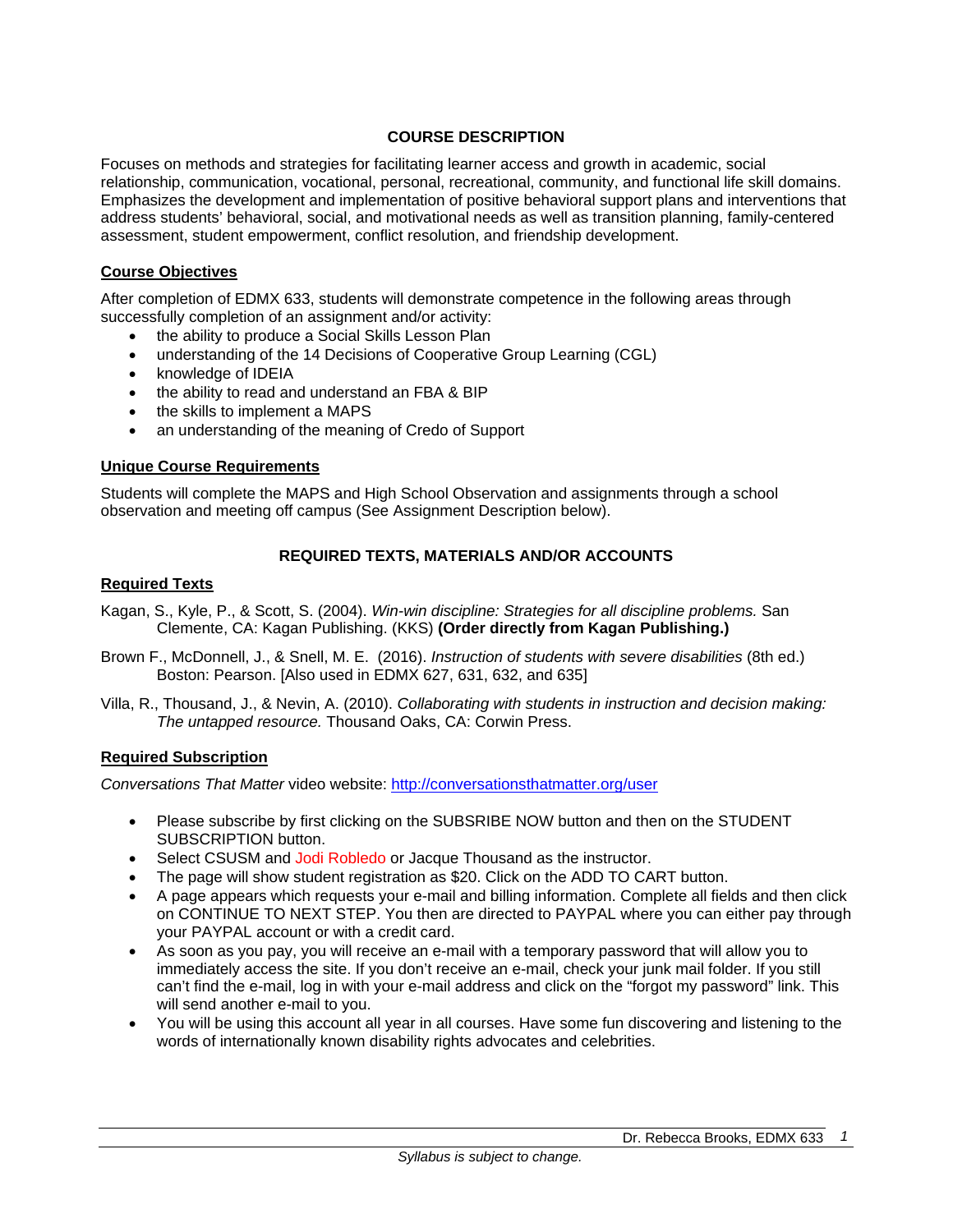## **Cougar Courses at http://cc.csusm.edu**

The Cougar Courses site provides additional materials such as the syllabus, rubrics of assignments, "drop boxes" for assignment, reading materials, power points, weekly course information, etc.

## **TaskStream Account**

The School of Education uses TaskStream to manage candidates' TPE, clinical practice, signature assignment, and disposition assessments. Candidates must be enrolled in TaskStream throughout the Mild/Moderate and Moderate/Severe Education Specialist program(s). Enrollment fees are paid by going to www.taskstream.com and registering for at least one year.

## **Concurrent Candidates**

Concurrent candidates and candidates completing both the Mild/Moderate and Moderate/Severe credentials should enroll for at least two years. After enrolling, access your specially designed Education Specialist program bucket - **Concurrent MS/ES Program 2015-2016** - by going to your home page, finding the Self-Enrollment area and clicking the *Enter Code* button. Then enter **Concurrent1516** as the program code. If this is the correct program, click the *Enroll* button. The Education Specialist program now will show up on your TaskStream home page when you log in. Be sure to remember your own exact enrollment name and password.

## **Add-On Candidates**

Add On candidates completing both the Mild/Moderate and Moderate/Severe credentials should enroll for two years. After enrolling, access your specially designed Education Specialist program bucket - **Add-On Ed Specialist Credentials 2016-17** - by going to your home page, finding the Self-Enrollment area and clicking the *Enter Code* button. Then enter **AddOn1617** as the program code. If this is the correct program, click the *Enroll* button. The Education Specialist program now will show up on your TaskStream home page when you log in. Be sure to remember your own exact enrollment name and password.

## **COURSE LEARNING OUTCOMES**

Upon successful completion of this course, candidates will demonstrate knowledge and skills in:

## **1.0 Practices to Promote Community, Self-Discipline, and Positive Behavior Supports**

- 1.1 the use of formal and informal cooperative group learning structures and class meetings to create a caring and cooperative classroom climate
- 1.2 the use of a "pyramid" hierarchy of classroom management and intervention skills to prevent behavioral disruptions and create a climate of responsibility
- 1.3 the design, implementation, and evaluation of programs to teach and/or strengthen appropriate behavior and reduce unacceptable behavior through observation, ecological analysis, and interpretation of the communicative intent of behavior
- 1.4 crafting effective behavioral supports for students with diverse behavioral, communication, and learning characteristics
- 1.5 the use of peer tutoring, partner learning, and peer mediation curriculum to promote natural peer supports and peer mediated instruction, support, and problem solving
- 1.6 student, family, and teacher involvement in IEP, ITP, and age of majority rights activities at the secondary level

## **2.0 Social Relationships**

- 2.1 methods for creating a positive school climate, developing a community of learners, and facilitating social behavior in diverse educational settings based upon the Circle of Courage
- 2.2 the integration of social skills and social skill curricula into the general education curriculum and cooperative group learning and partner learning structures
- 2.3 methods for teaching interpersonal skills, including conflict resolution
- 2.4 the use of Circles of Friends and other friendship-building methods to build social networks
- 2.5 the use of assessment methods such as MAPS to identify IEP goals and objectives that address valued life outcomes, including social relationships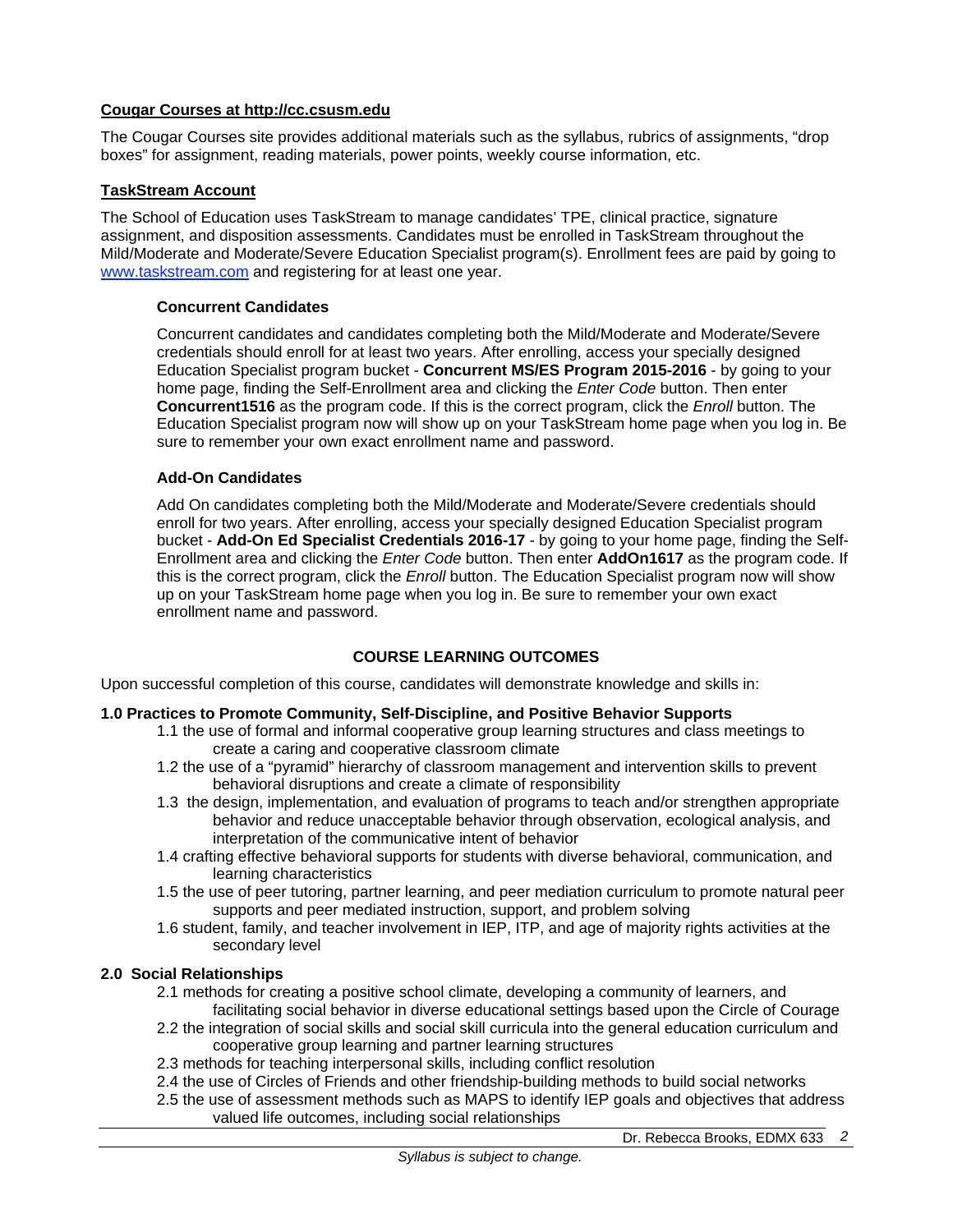## **3.0 Effective Communication and Self Determination**

- 3.1 the preparation of students to be self advocates, using principles of self determination
- 3.2 accurately detecting and interpreting the communicative intent of behavior (e.g., via Process Communication)
- 3.3 the identification of communication supports for students with communication challenges

#### **4.0 Inclusion in General Education Curriculum and Community**

- 4.1 the use of creative problem solving to formulate supports for students who present behavioral challenges or who have disabilities so they can meaningfully participate in shared activities in general education and community environments
- 4.2 the use of ecological analysis, functional analysis of behavior, and principles of positive behavioral supports to facilitate participation in inclusive settings
- 4.3 the use of person-centered approaches (e.g., MAPs, Multiple Intelligences) to assess and develop instruction, IEP goals, and Individualized Transition Plan goals and activities for school-age and post-secondary employment, living, and continuing education opportunities

## **Education Specialist Standards Primarily Addressed in EDMX 633**

Program Standard 4: Effective Communication and Collaborative Partnerships Program Standard 11: Typical and Atypical Development Program Standard 12: Behavioral, Social, and Environmental Supports for Learning Program Standard 13: Curriculum and Instruction of Students with Disabilities Program Standard 14: Creating Health Learning Environment Mild/Mod Standard 3: Planning and Implementing Mild/Moderate Curriculum and Instruction Mild/Mod Standard 4: Positive Behavior Support Mod/Severe Standard 3: Developing Social Interaction Skills and Facilitating Social Context Mod/Severe Standard 4: Assessment, Program Planning, and Instruction Mod/Severe Standard 6: Positive Behavior Support

#### **Authorization to Teach English Learners**

This credential program has been specifically designed to prepare teachers for the diversity of languages often encountered in California public school classrooms. The authorization to teach English learners is met through the infusion of content and experiences within the credential program, as well as additional coursework. Candidates successfully completing this program receive a credential with authorization to teach English learners. *(Approved by CCTC in SB 2042 Program Standards, August 02)*

## **Teacher Performance Expectation (TPE) Competencies**

The course objectives, assignments, and assessments have been aligned with the CTC standards for Education Specialist Credential. This course is designed to help teachers seeking a California teaching credential to develop the skills, knowledge, and attitudes necessary to assist schools and district in implementing effective programs for all students. The successful candidate will be able to merge theory and practice in order to realize a comprehensive and extensive educational program for all students.

#### **Teacher Performance Assessment**

Beginning July 1, 2008 all California credential candidates must successfully complete a state-approved Teacher Performance Assessment (TPA), as part of the credential program of preparation. During the 2015- 16 academic year the CSUSM credential programs will use either the CalTPA (California Teacher Performance Assessment) or the edTPA (Educative Teacher Performance Assessment).

#### **edTPA**

Beginning in fall 2015, for newly entering initial candidates, the CSUSM assessment system is the edTPA. To assist with your successful completion of the edTPA, a capstone class is part of your curriculum. In this class edTPA related questions and logistical concerns are addressed. Additional support materials are available on the edTPA website:

http://www.edtpa.com/PageView.aspx?f=GEN\_Candidates.html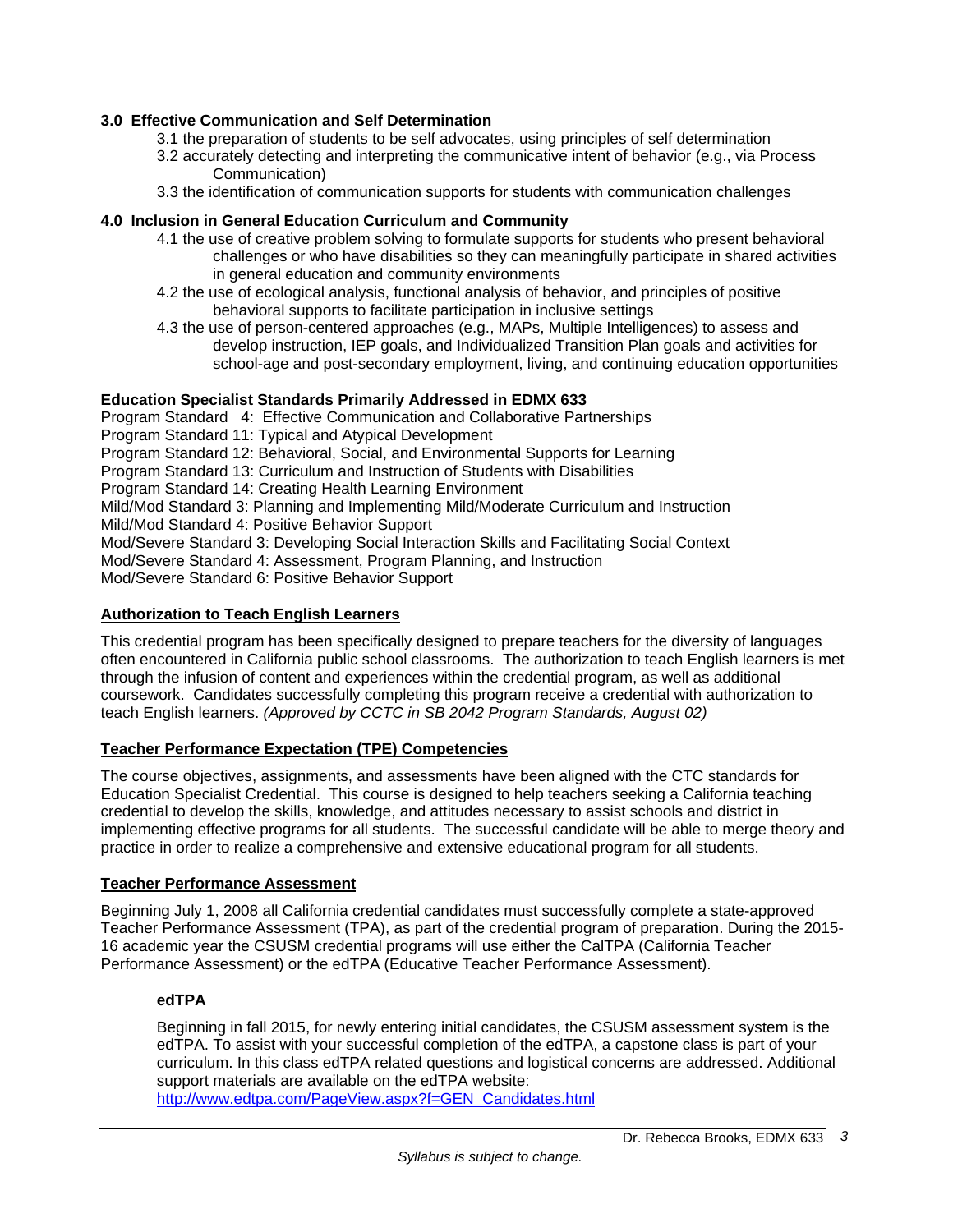Additionally, to support your success in your credential program and with TPA, SOE classes use common pedagogical language, lesson plans (lesson designs), and unit plans (unit designs).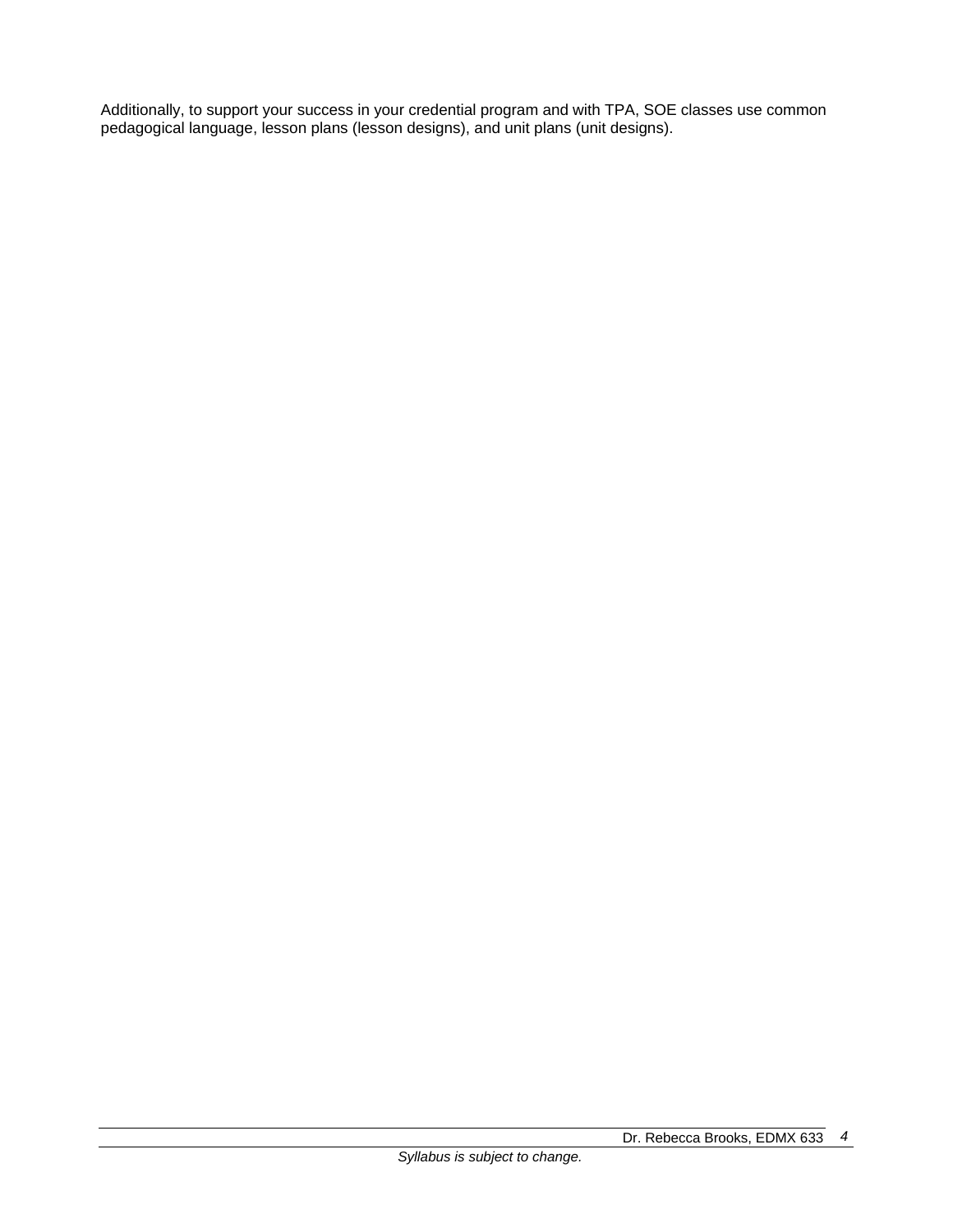## **Expected Dispositions for the Education Profession**

Education is a profession that has, at its core, certain dispositional attributes that must be acquired and developed. Teaching and working with learners of all ages requires not only specific content knowledge and pedagogical skills, but positive attitudes about multiple dimensions of the profession. The School of Education has identified six dispositions that must be evident in teacher candidates: social justice and equity, collaboration, critical thinking, professional ethics, reflective teaching and learning, and life-long learning. These dispositions have observable actions that will be assessed throughout the preparation program. For each dispositional element, there are three levels of performance - *unacceptable*, *initial target*, and *advanced target*. The description and rubric for the three levels of performance offer measurable behaviors and examples.

The assessment is designed to provide candidates with ongoing feedback for their growth in professional dispositions and includes a self-assessment by the candidate. The dispositions and rubric are presented, explained and assessed in one or more designated courses in each program as well as in clinical practice. Based upon assessment feedback candidates will compose a reflection that becomes part of the candidate's Teaching Performance Expectation portfolio. Candidates are expected to meet the level of *initial target* during the program. Please find the Education Specialist Profession Dispositions in the Special Education Programs Clinical Practice webpage at the following URL:

http://www.csusm.edu/soe/credential/specialeducation/clinicalpractice.html

## **PROGRAM STUDENT LEARNING OUTCOMES (PSLOS)**

## **Preliminary Mild/Moderate and Moderate/Severe Education Specialist Program**

Upon successful program completion, Preliminary Education Specialist teacher candidates will demonstrate proficiencies in

- 1. Applying current disability-related federal and state laws, procedures, and ethics pertaining to special education referral and eligibility and Individual Education Program plan development, monitoring, and implementation
- 2. Using various formal and informal assessment data from multiple sources to a) develop IEP goals based upon individual students' assessed needs and b) monitor student progress toward IEP goal achievement
- 3. Using knowledge of the characteristics of various disabilities and their effects on learning, skill development, and behavior to develop and deliver appropriate instruction to advance student progress toward IEP goal attainment and meaningful participation and progress in the curriculum
- 4. Differentiating instruction through a) knowledge and application of a variety of instructional and positive behavior support methodologies and b) use of technology inclusive of augmentative and alternative communication systems, applications, and devices
- 5. Collaborating, coordinating, consulting, and co-teaching effectively with general educators, special education and related service providers, paraeducators, students' families and community agency personnel to maximize communication and instructional quality.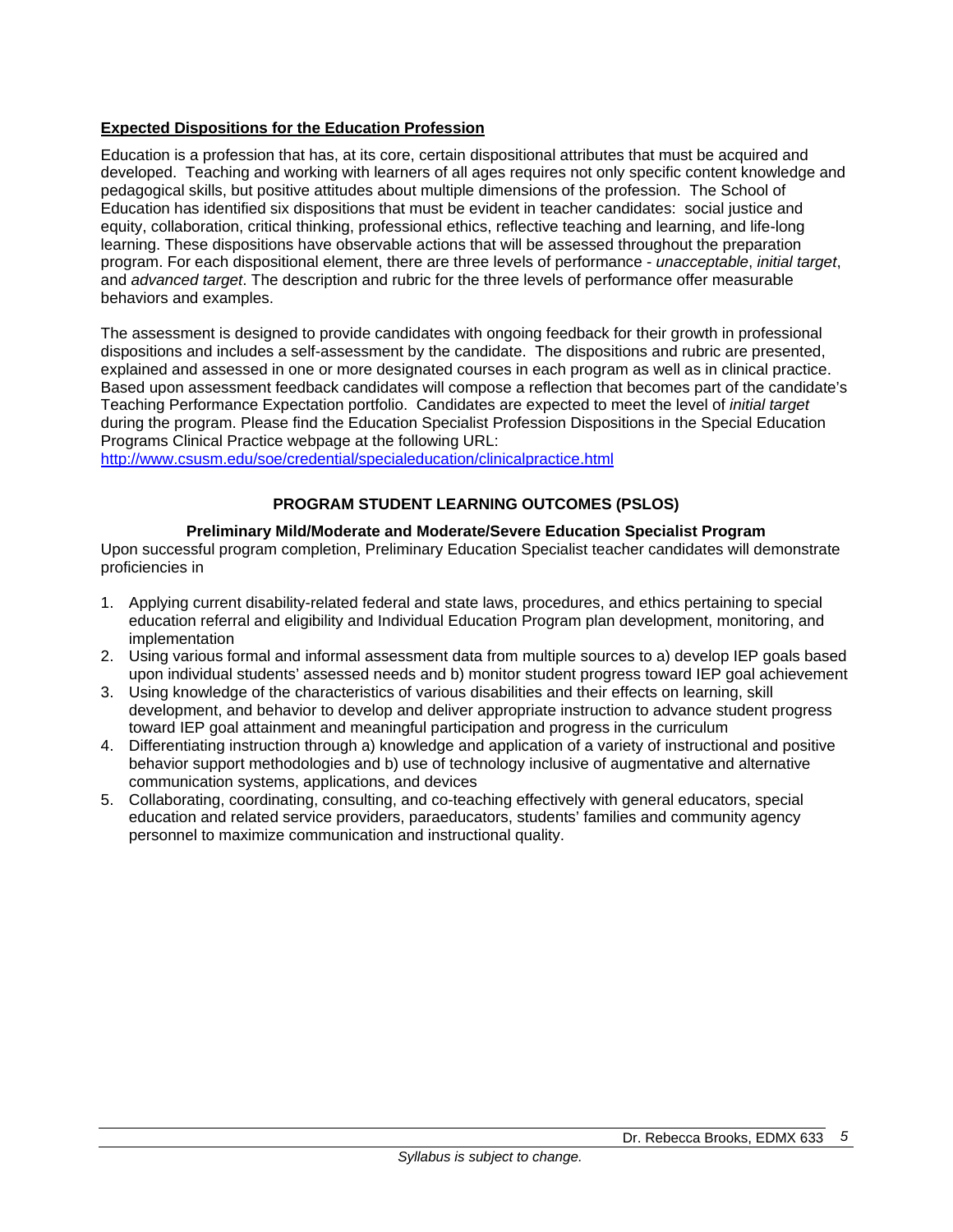# **SCHEDULE/COURSE OUTLINE**

| <b>CLASS</b>  | <b>DATE</b> | <b>TOPIC</b>                                                                                                                                           | <b>READINGS DUE</b>                                                                                                                               | <b>ASSIGNMENTS DUE</b>                                                                              |
|---------------|-------------|--------------------------------------------------------------------------------------------------------------------------------------------------------|---------------------------------------------------------------------------------------------------------------------------------------------------|-----------------------------------------------------------------------------------------------------|
| #1            | 8/29        | Course Introduction<br>ABC's of Effective Teaching                                                                                                     |                                                                                                                                                   |                                                                                                     |
| #2            | 8/29        | D's of Effective Teaching<br>The Discipline Pyramid<br>Creating a Healthy Learning<br>Environment                                                      |                                                                                                                                                   |                                                                                                     |
|               | 9/07        | <b>Labor Day Holiday</b>                                                                                                                               |                                                                                                                                                   |                                                                                                     |
| #3            | 9/12        | Class meetings<br><b>Promoting Pro-Social Behaviors</b><br><b>Effective Norms</b><br>Recovery<br><b>Solution-Finding Scripts</b>                       | $\sim$ KKS Ch. 18<br>$\sim$ VTN Ch. 1& 9                                                                                                          | ~ Purchase All Texts<br>$\sim$ Subscribe to<br>Conversations<br>that Matter<br>$\sim$ Reflection #1 |
| #4            | 9/12        | Self-Determination and Intensive<br><b>Discovery</b><br>MAPS - Making Action Plans                                                                     | $\sim$ VTN Ch. 7<br>~ KKS Pages iii -<br>xxi<br>$\sim$ KKS Ch. 1, 2, 3,<br>$\overline{7}$<br>$\sim$ MAPs materials<br>on<br><b>Cougar Courses</b> | ~Reflection #2                                                                                      |
| #5<br>&<br>#6 | 9/19        | <b>Class Held in SAN DIEGO</b><br>at MONARCH SCHOOL Strengths-<br>based and trauma-informed support<br>to learning and social-emotional<br>development | $\sim$ KKS Ch, 8 & 13                                                                                                                             | ~Reflection #3                                                                                      |
| #7            | 9/26        | The Hidden Curriculum<br>Co-Teacher: Stephen Hinkle                                                                                                    | ~KKS 20.26<br>~KKS Ch. 20<br>$-VTN$ Ch. 8                                                                                                         | Reflection #4                                                                                       |
| #8            | 9/26        | Social Skills Lesson Planning<br><b>Students as Peer Tutors</b>                                                                                        | $\sim$ VTN Ch.3 &4                                                                                                                                |                                                                                                     |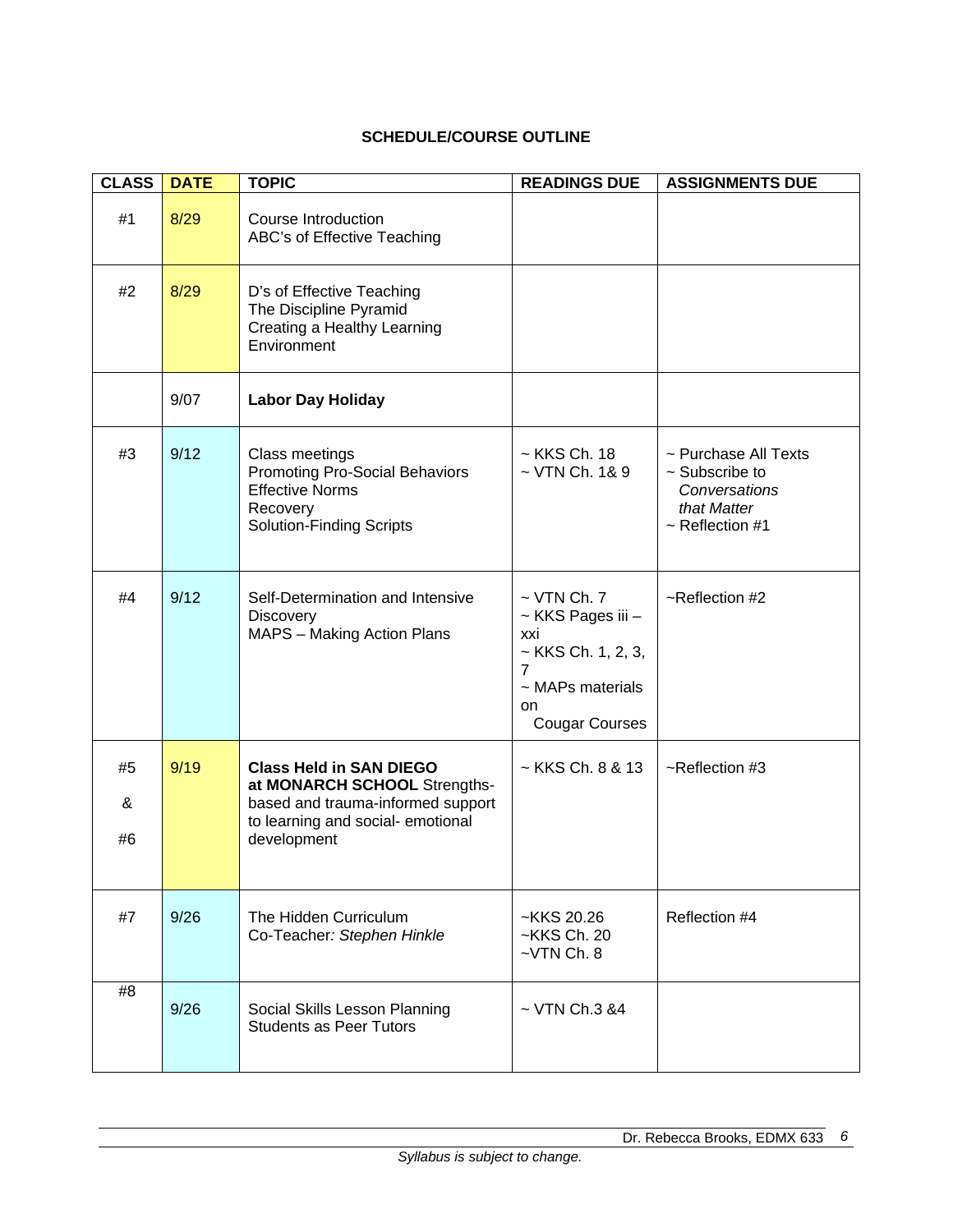| <b>CLASS</b> | <b>DATE</b>               | <b>TOPIC</b>                                                                                                                 | <b>READINGS DUE</b>                               | <b>ASSIGNMENTS DUE</b>                                                                                                           |
|--------------|---------------------------|------------------------------------------------------------------------------------------------------------------------------|---------------------------------------------------|----------------------------------------------------------------------------------------------------------------------------------|
| #9           | 10/03                     | ~ Social Skills Lesson Plan Peer<br><b>Review &amp; Revision</b>                                                             | KKS Ch. 19                                        | Social Skills Lesson Plan -<br>Bring to class for peer<br>review                                                                 |
|              |                           | <b>Cooperative Group Learning</b>                                                                                            |                                                   |                                                                                                                                  |
| #10          | 10/03                     | Jigsaw of CGL 14 Decisions                                                                                                   |                                                   |                                                                                                                                  |
|              |                           | <b>Quick Cooperative Structures;</b>                                                                                         |                                                   |                                                                                                                                  |
| #11          | 10/10                     | Accessible Curriculum                                                                                                        |                                                   | Jigsaw of CGL 14<br><b>Decisions Due</b><br>~ Post Social Skills<br>Lesson in DRAFT                                              |
| #12          | 10/10                     | Experience & deconstruct a formal<br><b>CGL lesson</b>                                                                       | ~KKS Ch. 19                                       | ~ Social Skills Lesson<br><b>Plan for Peer Review</b>                                                                            |
| #13          | 10/17                     | <b>PBS Expert Instruction</b><br>Sensory integration and<br>communicative intent of behavior<br>Co-Teacher: Kathy Montilluer | $\sim$ KKS Ch.10-12                               | PBS Expert Instruction                                                                                                           |
| #14          | 10/17                     | In-class design of Functional<br>Behavioral Assessment and<br>Positive Behavior Intervention Plan<br>$(15$ points)           | $\sim$ KSS Ch. 16 &<br>17                         | ~ MAPS Implementation<br>Due<br>~High School Observation<br>& Interview<br>~ Post Social Skills<br>Lesson in FINAL Submit<br>Box |
| #15          | 12/05<br>5:30pm<br>8:15pm | Credo of Support Final Exam In-<br><b>Class Construction</b><br>Course and program evaluation<br>Celebration                 | Review Credo of<br>Support prompt in<br>syllabus. | ~Credo of Support<br>preparation & materials for<br>in-class construction                                                        |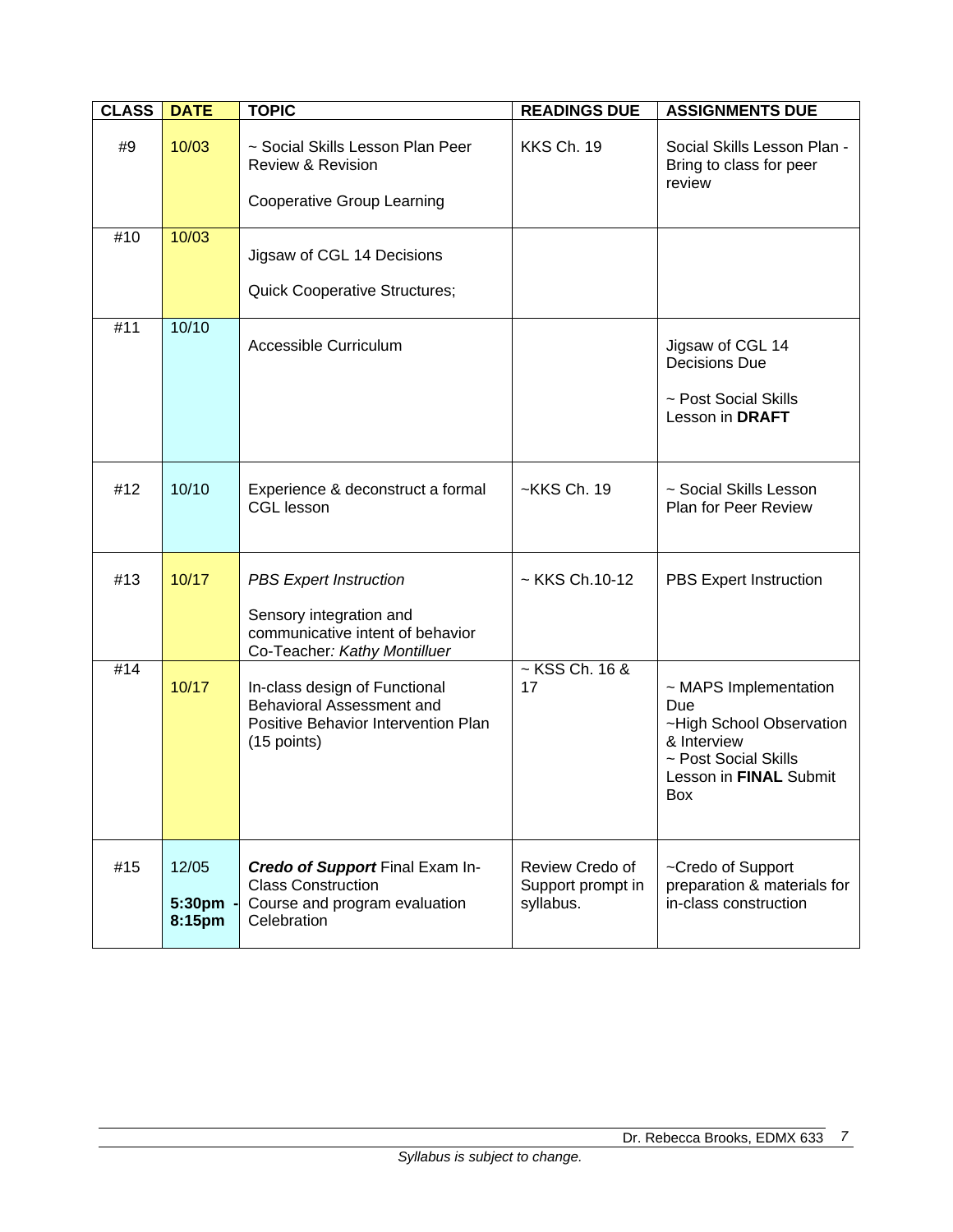## **COURSE REQUIREMENTS AND GRADED COURSE COMPONENTS**

#### **Course Features and Professional Requirements**

- 1. **Person-First Language.** "Person-first" language (e.g., "Student with Down syndrome" rather than "Down syndrome student") must be used throughout all written and oral assignments and discussions.
- 2. **Cougar Courses Use and Class Preparation.** Examine the course Cougar Courses website at least twice weekly for messages and newly posted materials and resources. Download materials needed for each class *prior* to class and bring to class all required resources.
- 3. **Written Work.** Word-process and keep electronic copies of all written work. You will want these for your records and use as professional portfolio entries.
- 4. **Timeliness.** Complete and submit all assignments on the due dates for full credit. If you have extraordinary circumstances that impact completion of your assignments or have questions or concerns, please contact the instructor(s) immediately.
- 5. **Participation.** Participate actively in class discussions and group activities and demonstrate positive interpersonal skills with classmates, the instructors, and guests.
- 6. **Peer Buddy.** Select at least two class "buddies" ensure you receive handouts and information if you miss class.

| Peer Buddy's Name: | Phone: | e-mail: |
|--------------------|--------|---------|
| Peer Buddy's Name: | Phone: | e-mail: |

#### **Assignments**

| Face-to-Face Class Participation      | (75 points)   |
|---------------------------------------|---------------|
| <b>Reading Reflections</b>            | (20 points)   |
| Social Skills Lesson Plan             | $(15$ points) |
| Jigsaw of CGL 14 Decisions            | $(10$ points) |
| High School Observation and Interview | (20 points)   |
| <b>PBS/BIP Expert</b>                 | (10 points)   |
| FBA and BIP Plan In-Class Design      | $(15$ points) |
| <b>MAPs Implementation</b>            | (25 points)   |
| Credo of Support Final Exam           | $(10$ points) |
| <b>Total Maximum Points:</b>          | 200 points    |

## **Extra Credit Option (3 points maximum)**

- You may request the opportunity to earn an optional 3 extra credit points by
	- o implementing your social skills lesson plan and preparing a reflection on your implementation or
	- o reading an unassigned chapter in the KKS or VTN text and preparing a comprehensive reflection on what you learned and how you will use the content.
	- o Other extra credit options may be negotiated with the instructor.

## **Grading Standards**

Grades for assignments will be posted on Cougar Courses as they completed throughout the semester.

**A: 93-100% A-: 90-92% B+: 89-85% B: 83-86% B-: 80-82% C+: 78-79** 

**NOTE:** The minimum acceptable grade for a course in the professional education credential sequence is C+. A "B" average must be maintained for continuation in the program.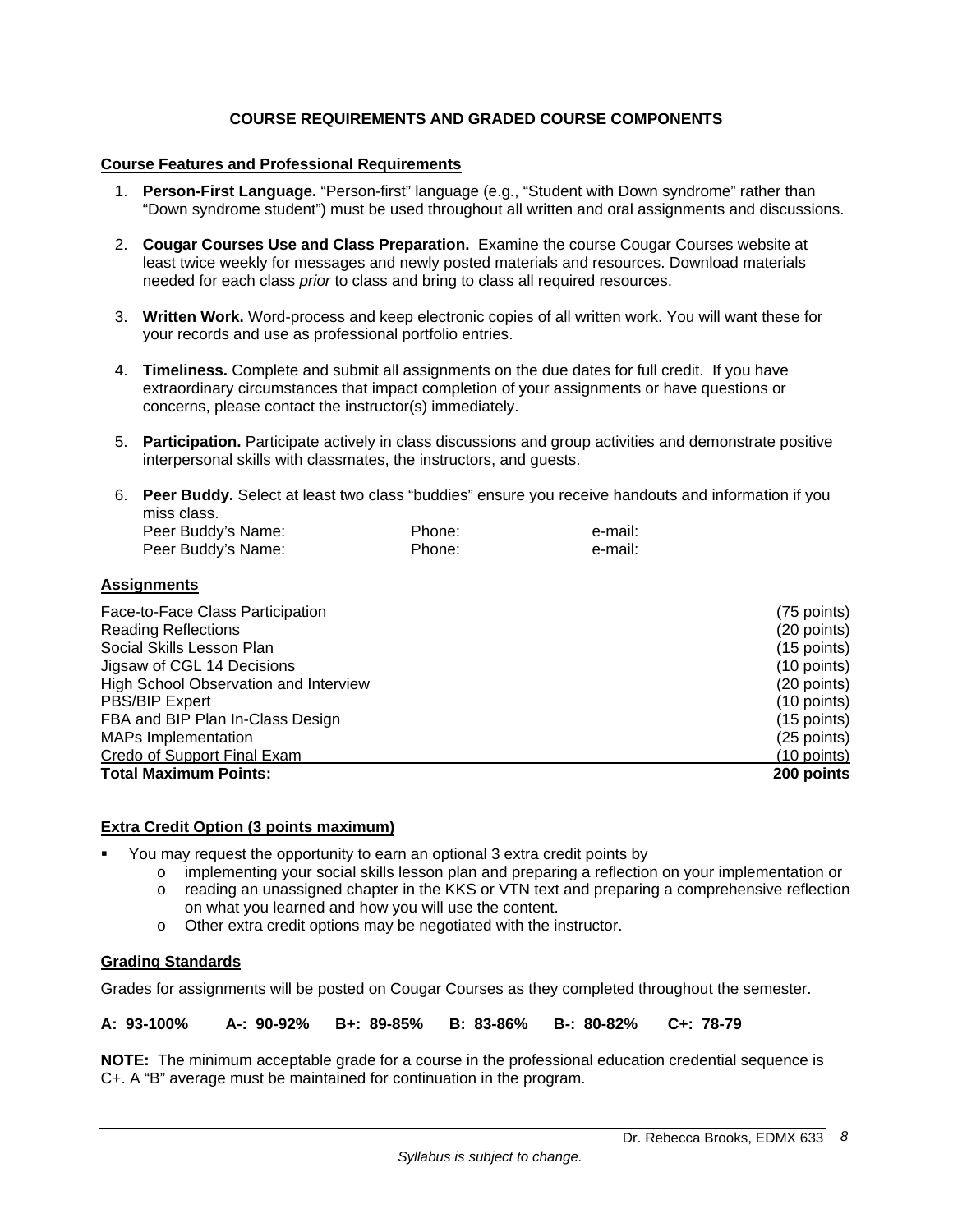## **Criteria for Written Products**

- The content of each assigned reading is clearly referred to in the document.
- Higher order thinking skills that go beyond reiteration of content (e.g., application, analysis, synthesis, evaluation of content) are clearly demonstrated.
- Spelling, grammar, and mechanical aspects of writing are accurate.
- Thoughts are well organized; section headings are provided as needed.
- The document is word-processed.
- The document is submitted on or before the date due.

## **School of Education/Course Attendance Policy**

Due to the dynamic and interactive nature of courses in the School of Education, all candidates (course participants) are expected to attend all classes and participate actively. At a minimum, candidates (course participants) must attend more than 80% of class time, or s/he may not receive a passing grade for the course at the discretion of the instructor. Individual instructors may adopt more stringent attendance requirements. Should the candidate (course participants) have extenuating circumstances, s/he should contact the instructor as soon as possible. *(Adopted by the COE Governance Community, December, 1997).*

You may **not miss more than 2 class meetings** in order to pass this class. . **Five (5) points will be deducted** for each absence. **Points will be deducted** for arriving to class **15 or more minutes late**. . Points may be deducted for lack of participation in class.

## **Policy on Late/Missed Work**

All assignments are expected to be completed by the assigned due date. If you have extraordinary circumstances that impact completion of your assignments or have questions or concerns, please contact the instructor(s) immediately. Acceptance of late work will be at the professor's discretion and will only be allowed if the student has contacted the professor prior to the original due date. All late assignments will receive a **20% deduction** in point value.

## **Student Collaboration Policy**

Students are to complete work individually and independently unless there is an agreement prior to the submission of the assignment with the course instructor(s). Namely, on occasion, the MAPs Implementation and High School IDEIA Interview assignments have been done in pairs.

## **GENERAL CONSIDERATIONS**

## **CSUSM Academic Honesty Policy**

Students will be expected to adhere to standards of academic honesty and integrity, as outlined in the Student Academic Honesty Policy. All assignments must be original work, clear and error-free. All ideas/material that are borrowed from other sources must have appropriate references to the original sources. Any quoted material should give credit to the source and be punctuated accordingly.

Academic Honesty and Integrity: Students are responsible for honest completion and representation of their work. Your course catalog details the ethical standards and penalties for infractions. There will be zero tolerance for infractions. If you believe there has been an infraction by someone in the class, please bring it to the instructor's attention. The instructor reserves the right to discipline any student for academic dishonesty, in accordance with the general rules and regulations of the university. Disciplinary action may include the lowering of grades and/or the assignment of a failing grade for an exam, assignment, or the class as a whole.

Incidents of Academic Dishonesty will be reported to the Dean of Students. Sanctions at the University level may include suspension or expulsion from the University.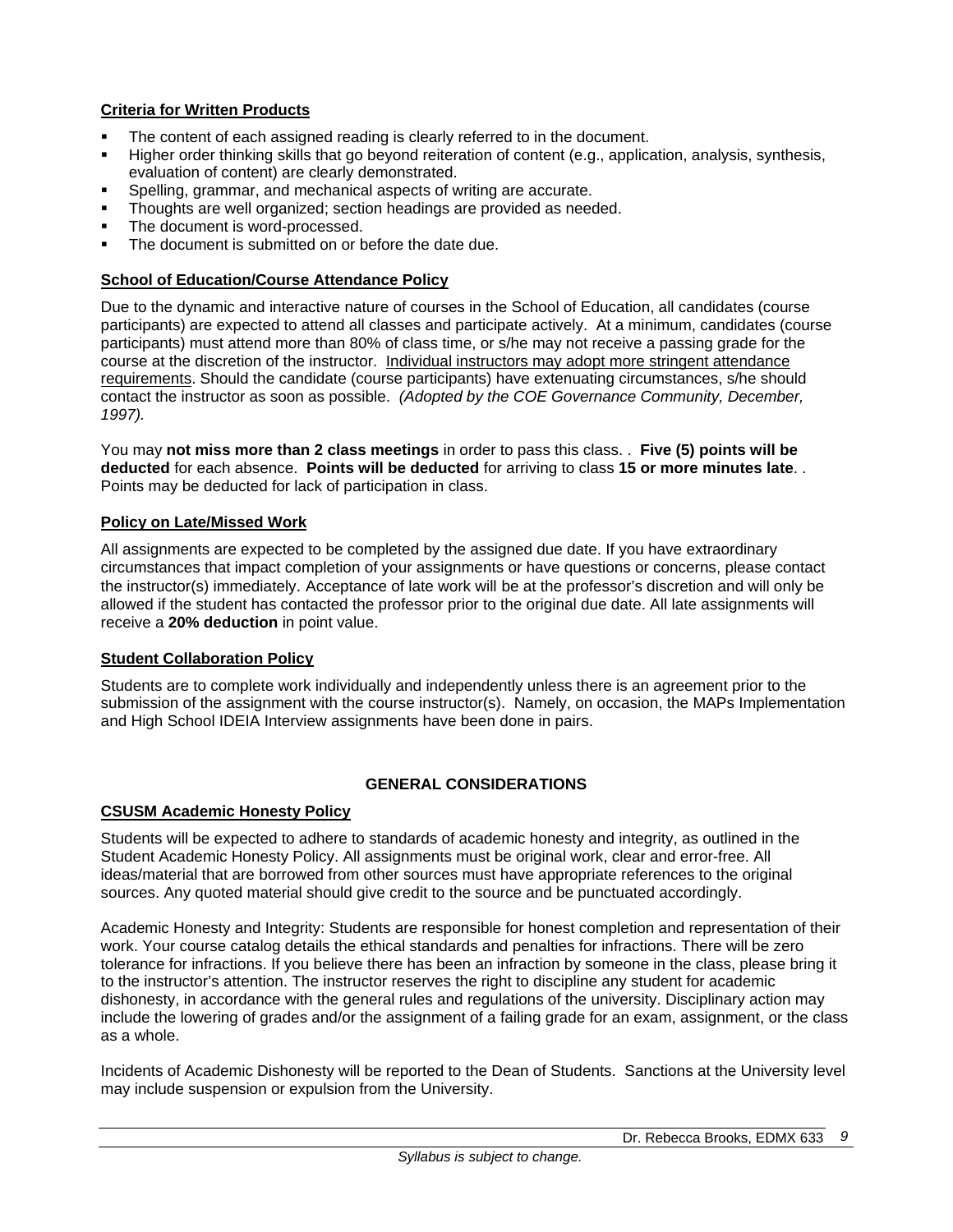Refer to the full Academic Honesty Policy at: http://www.csusm.edu/policies/active/documents/Academic\_Honesty\_Policy.html

## **Plagiarism**

As an educator, it is expected that each candidate (course participant) will do his/her own work, and contribute equally to group projects and processes. Plagiarism or cheating is unacceptable under any circumstances. If you are in doubt about whether your work is paraphrased or plagiarized see the Plagiarism Prevention for Students website http://library.csusm.edu/plagiarism/index.html. If there are questions about academic honesty, please consult the University catalog.

#### **Students with Disabilities Requiring Reasonable Accommodations**

Students with disabilities who require reasonable accommodations must be approved for services by providing appropriate and recent documentation to the Office of Disabled Student Services (DSS). This office is located in Craven Hall 4300, and can be contacted by phone at (760) 750-4905, or TTY (760) 750- 4909. Students authorized by DSS to receive reasonable accommodations should meet with their instructor during office hours or, in order to ensure confidentiality, in a more private setting.

## **Credit Hour Policy Statement**

Per the University Credit Hour Policy:

- For Face-to-Face courses, students are expected to spend a minimum of two hours outside of the classroom each week for each unit of credit engaged in learning.
- Hybrid courses must describe to students how the combination of face-to-face time, out-of-class time associated with the face-to-face sessions, and on-line work will total at least 45 hours per unit of credit.

#### **All University Writing Requirement**

This course ensures that the university's minimum 2,500-word per course writing requirement is met through the course assignments, reflections, and postings for Education Specialist standards assigned to this course.

## **Graduate Writing Requirements**

The California State University maintains a Graduation Writing Assessment Requirement (GWAR) for master's candidates. This requirement must be achieved prior to Advancement to Candidacy. A master's candidate will satisfy the graduate writing requirement by receiving a passing score on a written product as assessed with the GWAR rubric. Toward the goal of providing opportunity for graduate students in the School of Education to satisfy the writing requirement, papers in graduate classes are expected to adhere to writing and format style guidelines described in the sixth edition of the *Publication Manual of the American Psychological Association* (aka, *APA Manual*). This manual is a required across all graduate-level (600-level) courses.

## **Course Format**

Per the CSUSM Online Instruction Policy, EDMX 633 is considered primarily as traditional (FT) instruction, with an online class component, qualifying the course also to be considered hybrid (HY) in nature.

#### **Necessary Technical Competency Required of Students**

Candidates are required to have the technical expertise to use online browsers (e.g., Firefox) to access information, use the Cougar Courses platform to access and download course content posted at Cougar Courses and submit assignments, and use various forms of technology (e.g., word processing, CSUSM electronic mail, presentation tools such as PowerPoint) to produce course assignments and instruct others for assignments requiring in-class instruction by candidates.

Please save a digital copy of all assignments for your use in your teaching portfolio. Most assignments are submitted online at Cougar Courses; some are submitted both online and in class; at least two assignments are submitted only in class. Details will be given for each assignment in class.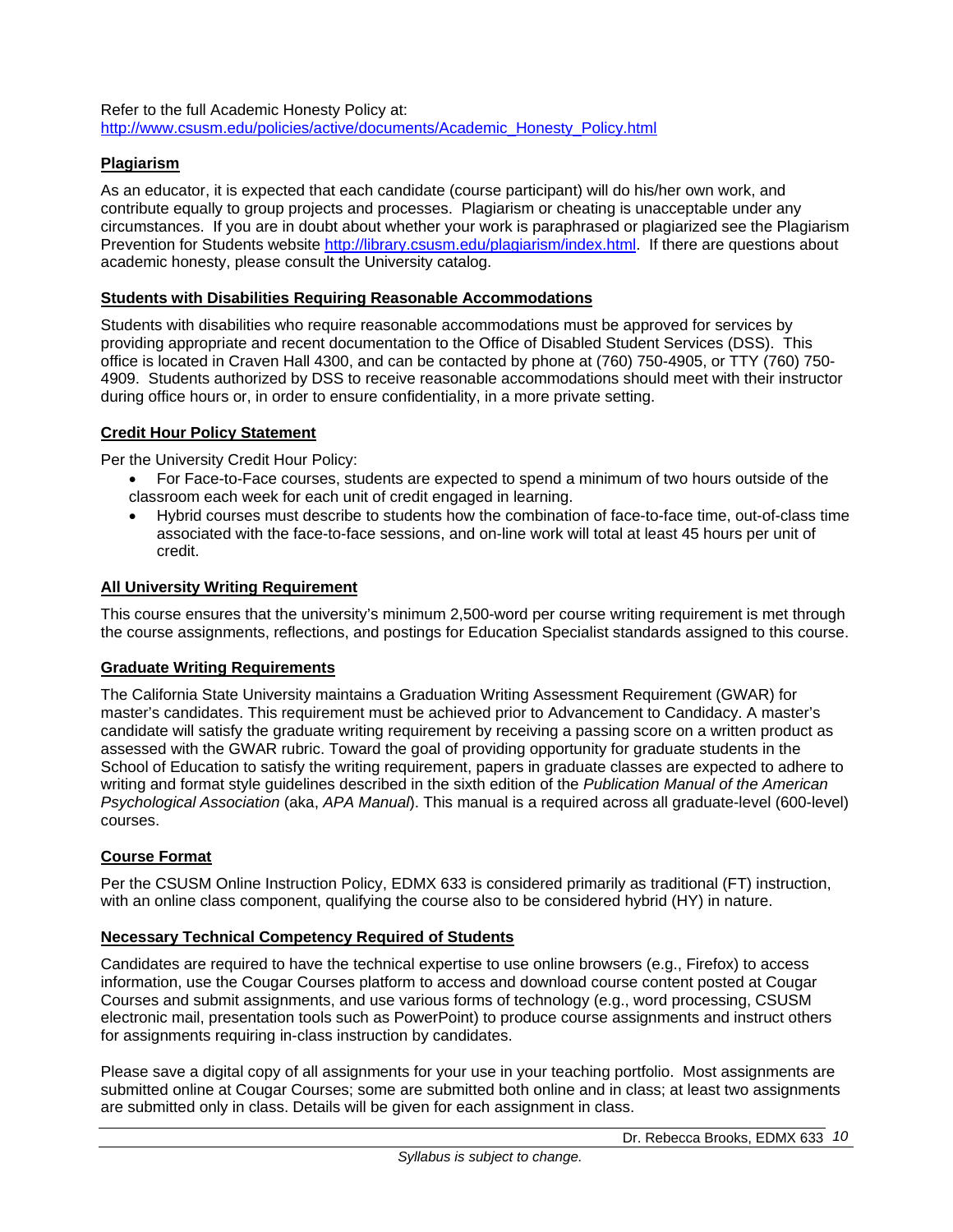## **Contact Information for Technical Support Assistance**

For technical support assistance, please contact the CSUSM Help Desk. See information on the various ways in which students may get technical support at http://www.csusm.edu/sth/support/index.html http://www.csusm.edu/sth/support/index.html

#### **Electronic Communication Protocol**

Electronic correspondence is a part of your professional interactions. If you need to contact the instructor, email is often the easiest way to do so. It is my intention to respond to all received e-mails in a timely manner. Please be reminded that e-mail and on-line discussions are a very specific form of communication, with their own nuances and etiquette. For instance, electronic messages sent in all upper case (or lower case) letters, major typos, or slang, often communicate more than the sender originally intended. With that said, please be mindful of all e-mail and on-line discussion messages you send to your colleagues, to faculty members in the School of Education, or to persons within the greater educational community. All electronic messages should be crafted with professionalism and care.

Things to consider:

- Would I say in person what this electronic message specifically says?
- How could this message be misconstrued?
- Does this message represent my highest self?
- Am I sending this electronic message to avoid a face-to-face conversation?

 $\bullet$ 

In addition, if there is ever a concern with an electronic message sent to you, please talk with the author in person in order to correct any confusion.

## **DESCRIPTION OF ASSIGNMENTS**

#### **Face-to-Face Class Participation (75 points maximum)**

The purpose of this requirement is to ensure active participation during class sessions and opportunities to demonstrate collaborative teaming and cooperative group small group interpersonal skills. Because group activities and other active learning procedures are used to introduce and reinforce substantial amounts of material addressed in this course, regular attendance and participation is critical. If a candidate needs to miss part or all of a class**, the instructor must be informed in advance.** Candidates are responsible for requesting a makeup assignment for any absence. A candidate may not pass this class if 20% or more of class session time is missed (except in rare cases of extreme hardship when expected competences have been demonstrated.)

- You may **not miss more than 2 class meetings** in order to pass this class.
- Each Saturday consists of 2 class meetings combined for a total of 15 points.
- **Points will be deducted** for each absence.
- **Points will be deducted** for arriving to class **15 or more minutes late**. .
- Points may be deducted for lack of participation in class.

## **Reading Reflections (20 points maximum)**

The purpose of the reading reflections is to provide candidates with regular opportunities to demonstrate their understanding of and ability to apply critical aspects of professional practice and standards. For full credit, each reflection must be word processed and submitted on or before the date due. Be prepared to discuss reflections in class in order to receive full credit.

| 5 points maximum<br>5 points maximum |
|--------------------------------------|
| 5 points maximum                     |
| 5 points maximum                     |
|                                      |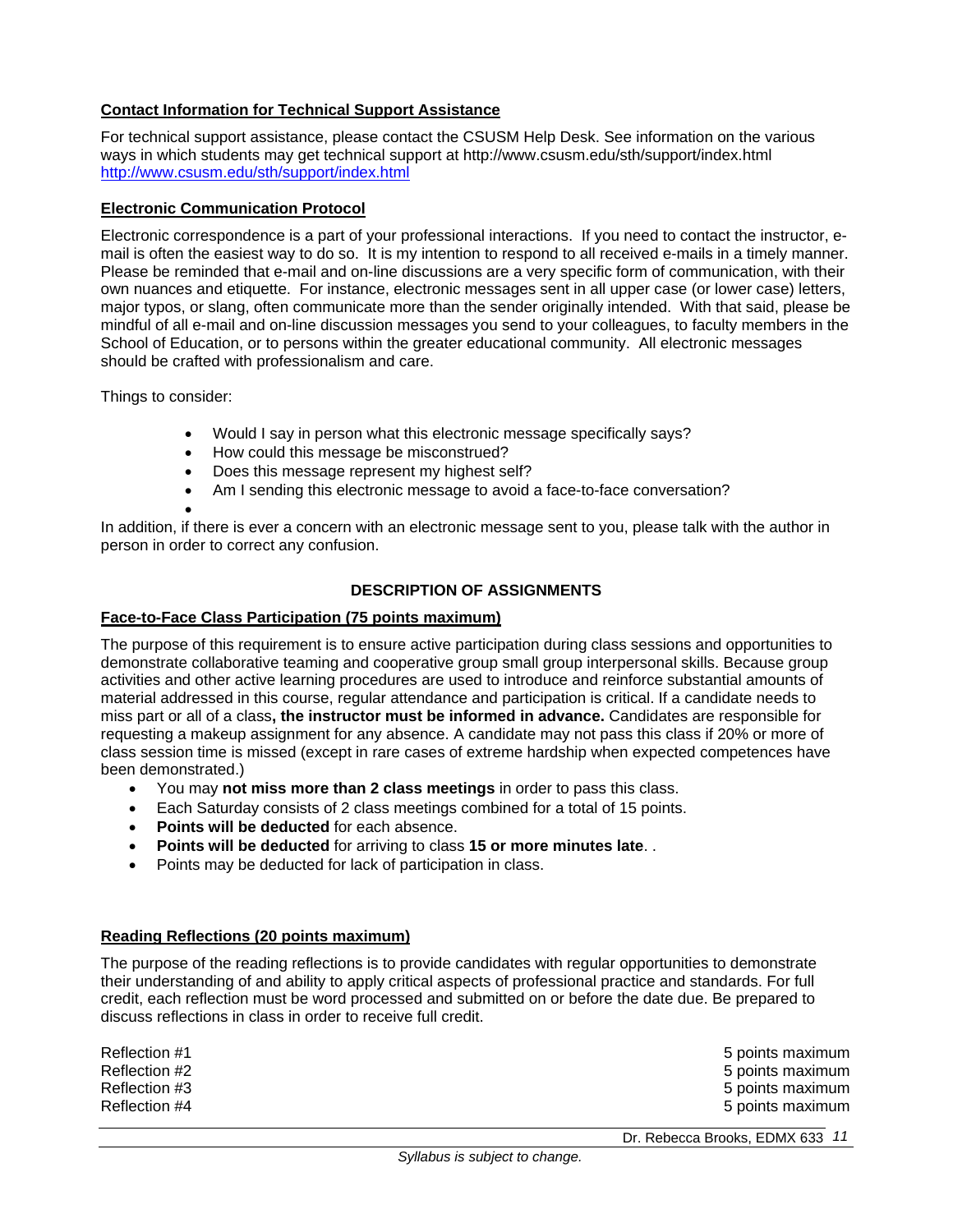## **Reading Reflection #1 (5 points)**

Read Chapters 1 and 9 of the Villa, Thousand, and Nevin (VTN) *Collaborating with students in instruction and decision making: The untapped resource* text.

- From Chapter 1: Which two of the rationale for collaborating with students are the most compelling for you? Why?
- From Chapter 9: Which of the strategies and tools presented are new to you? Which must you absolutely include in your OWN discipline pyramid? Be as comprehensive and inclusive as you can for this last question.

## **Reading Reflection #2 (5 points)**

Watch this introductory YouTube videos to become oriented to *Win Win Discipline*. http://www.youtube.com/watch?v=cAciWa6H4To Then read pages iii – xxi and Chapters 1, 2, 3,  $\&$  7 of the KKS text.

**Part 1.** Create a graphic organizer to help you remember the 4 types of disruptions, the 7 positions, the 3 pillars, and key 'win-win' principles. If you wish to use prepared graphic organizers, you can search the web for templates by goggling "graphic organizer" and/or foldables at www.pinterest.com/alwayslearning/foldables-as-graphic-organizers/

**Part 2.** Compose a 1-paragraph summary of how the information in these chapters and pages interface with the four dimensions of the Circle of Courage. To learn more about the Circle of Courage, see Chapter 1 of VTN, the EDMX 633 Cougar Courses home page, and google "Circle of Courage" and "Reclaiming Youth at Risk."

#### **Reading Reflection #3 (5 points)**

This reflection has two parts.

Create a graphic organizer for Part1 and Part 2 described below. If you wish to use prepared graphic organizers, you can search the web for templates by goggling "graphic organizer" and/or foldables at www.pinterest.com/alwayslearning/foldables-as-graphic-organizers/

**Part 1.** Chapter 8 of the Kagan, Kyle, & Scott (KKS) focuses upon preventative procedures on the bottom of the discipline pyramid (see Figure 9.1 of Chapter 9 of VTN). Select *two* preventative procedures for *each of the 7 positions* (for a total of 14 procedures) that absolutely must be on the bottom level of your OWN discipline pyramid. Compose a brief rationale as to why you selected the procedures for each position. (2 points)

**Part 2.** Chapter 13 of the KKS text is a gold mine of structures and strategies for responding to the 7 positions. This reflection is designed to assist you to add content to the levels of the discipline pyramid (see Figure 9.1 of Chapter 9 of VTN). Select *two* strategies/structures for *each of the 7 positions* (for a total of 14) that absolutely must be on your discipline pyramid. Namely, 1) name each of the 14 strategies/structures you select; 2) indicate where on the five levels of the discipline pyramid each of the 14 strategies/structures belongs; and 3) compose a brief rationale as to why you chose the strategy/structure (i.e., how it will help students and/or you, as a teacher). (3 points)

#### **Reading Reflection #4 (5 points)**

First read the parable on page 20.26 of the KKS text. Then carefully read Chapter 20 of the KKS text and Chapter 8 of the VTN text. Exercise your creativity and use your Multiple Intelligences to represent: a) what you learned or were reminded about the development of social life skills including conflict mediation skills, and

b) the specific strategies you will use or life skills you will teach to develop your students' responsibility/response-ability.

The content of **both** chapters, including the parable, must be clearly represented in your Part a and b representations.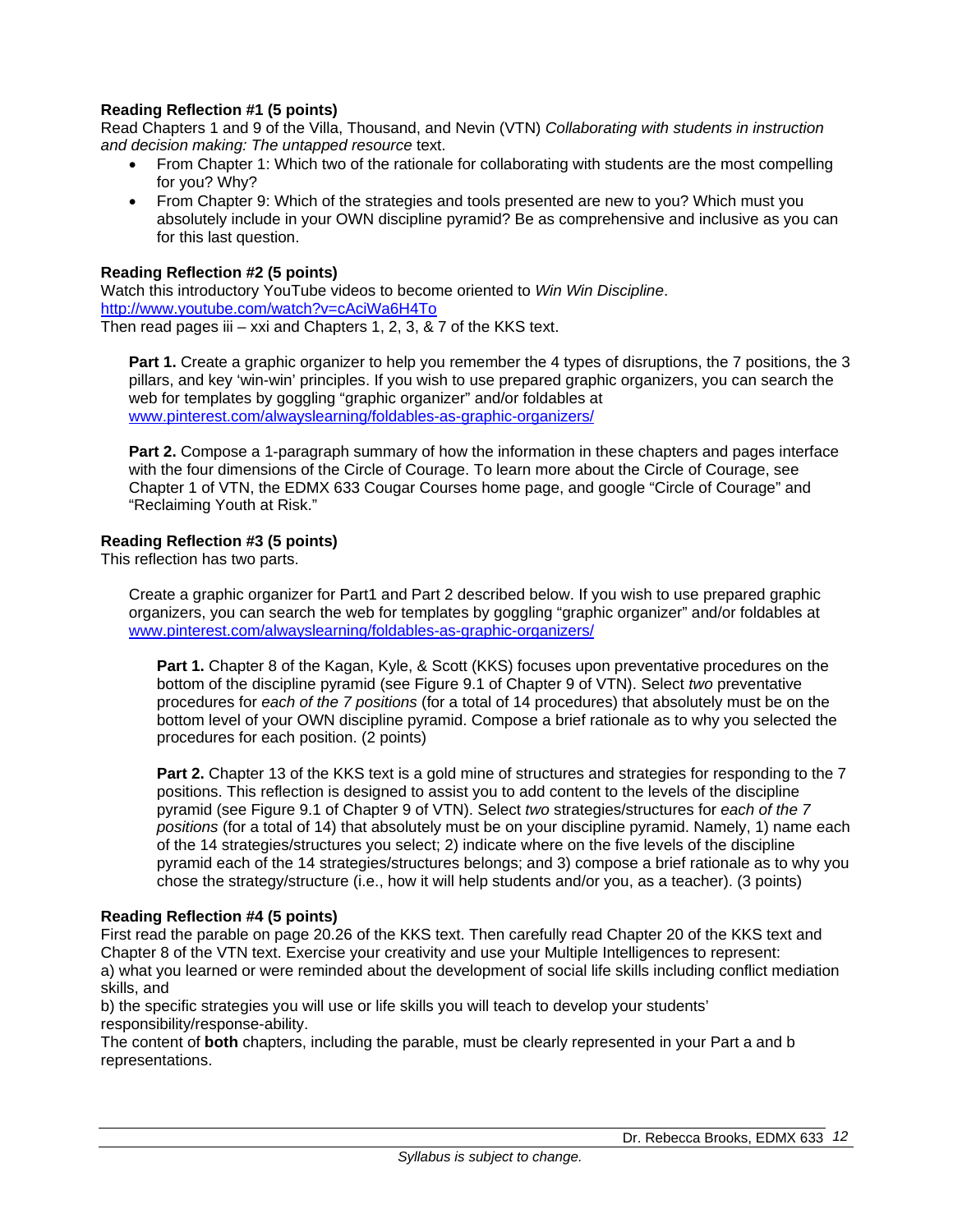## **Social Skills Lesson Plan (15 points)**

The purpose of this assignment is to ensure that participants can design a social skills lesson that can be used as a component of a cooperative group lesson or as a "stand alone" lesson that supports students' social behavior development. A direct instruction lesson format provided by the instructor is used to organize this lesson. The lesson will be reviewed by peers in class and by the instructor and returned for revisions. The *final draft* must include all requested revisions. Three extra credit reflection points may be earned for delivering the lesson to students and submitting a written reflection about the delivery of the lesson.

## **Jigsaw of CGL 14 Decisions (10 points)**

From VTN Chapter 2, you will be a subset of the 14 teacher decisions and will teach that subset to a small group of classmates. In preparing to teach, create a 1-page handout that creatively represents what you consider to be the most important things to know and remember. Some decisions include illustrative stories, so be prepared to tell the stories. Make copies of the handout, one each for your small group of teammates and one for your instructor. Remember to use all that you know about effective instruction (e.g., checking for understanding, visual representations, effective questioning) in your teaching so it is a lively demonstration of your teaching skills.

## **PBS/BIP Expert Instruction (10 points)**

Brown's text provides detailed instruction on all aspects of Positive Behavior Supports (PBS). You will study and become an expert in certain aspects of the PBS process and will then teach an assigned classmate your area of focus. Everyone will have some shared reading. Experts will have different readings. Both are described below.

In preparing to teach, consider what is most important for your classmates to know and create a handout, a visual, and/or graphic organizer for others to take notes on or fill in. Feel free to use the figures and examples that are in the text to illustrate what you are teaching. Make copies of the materials for your assigned partner and instructor(s). Each expert will have 15 minutes to teach his/her content to their partner. As with the Jigsaw of CGL 14 Decisions preparation, be sure to use in your teaching all that you know about effective instruction (e.g., active engagement with materials, checking for understanding, visual representations, effective questioning), so it is a lively demonstration of your instructional skills.

#### **Note: A large portion of this assignment involves in-class teaching which cannot be made up, so be sure to be there and fully prepared to teach.**

## **FBA and BIP In-Class Design (15 points)**

As a team students will conduct a Functional Behavioral Assessment and develop a Behavior Intervention Plan for a student presented in an in-class scenario.

## **Note: This is an in-class assignment that cannot be made up, so be sure to be there.**

## **MAPs Implementation (25 points)**

The purpose of this assignment is to give you practice applying the assessment skills of Intensive Discovery by obtaining information from the student, family members, and friends in an authentic and person-centered way. Review the MAPs materials on Cougar Courses and in Chapter 7 of the Villa, Thousand, and Nevin text.

You will conduct a MAPs meeting and develops a "MAPs" report for one focus individual. The ideal focus individual is a student eligible for special education whom you serve. If you are not in clinical practice or are not the service coordinator for such a student, you may need to be creative and identify a person for whom the MAPs process would make a positive contribution to that person's life. For example, do you have a friend with a family member or a youth not eligible for special education who could benefit from Intensive Discovery to plan for the future. Be sure to invite as many significant others (i.e., family members, friends) as possible as well as appropriate professionals to participate in the MAPs process. The more the merrier. Your write up should be comprehensive and must include the following components.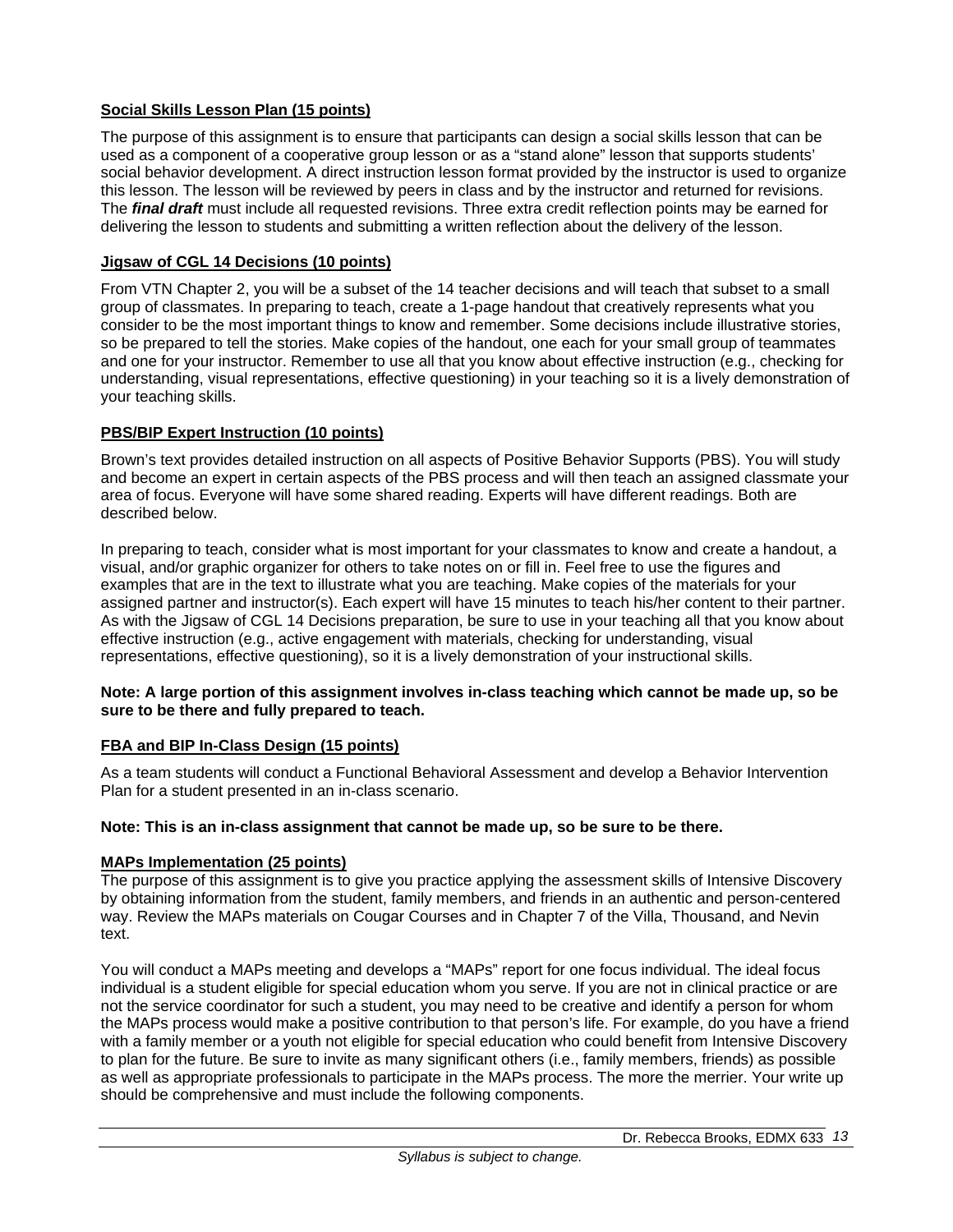- 1. What was the rationale for choosing this student/person? Describe the person in terms of gender, age, strengths, and any other relevant characteristics such as educational needs or living situation. Describe the context of the MAPs process. Who was present? Where did it occur? ((Note: Conduct the MAPs session in a comfortable location, such as the individual's home.) (4 points)
- 2. For each of the steps of the process, organize and report in writing the responses to MAPs questions and any other questions you asked. Document the decision-making process used to identify and prioritize needs and goals. Also identify potential next steps. (7 points)
- 3. For the "Plan of Action," recommend specific areas or skills to work on based upon the outcomes of the MAPS process. (9 points)
	- a) Translate the outcomes of the MAPS session into 3 IEP-like goals.
	- b) At least one goal must relate to relationships, friendships, and/or social skills. At least one goal must relate to life beyond the current school context (e.g., recreation, living, vocational/employment, life in the community, post-secondary life, transition to the next school). All three goals must directly relate to an important theme that emerges from the MAPS meeting.
	- c) As on an IEP plan, each goal must have a positively stated (i.e., what the student can do!) present level of performance (**PLOP**) or baseline statement.
	- d) Each goal must have at least *two* activities between now and the goal's target date to support accomplishment of the goal
- 4. Compose a reflection on the experience that includes all four of the following elements. (4 points)
	- a) Your own reaction to the process
	- b) The reaction of the participants
	- c) Ways in which you would "better" prepare for or conduct a MAPS session in the future, and
	- d) Your thoughts, feelings, and opinions regarding your role as an advocate for realizing your students' dreams through person-centered and student-led planning in IEP development and futures planning.

## **Criteria for Evaluation (See rubric and also consider the following):**

- Completeness and organization of information requested. Includes a title page, a section for each of the steps of the MAPS as well as the report described in items 1 - 4 above.
- Sensitivity and respect for student and family.
- Evidence of input and feedback from MAPS participants (e.g., photo of the MAPS posters and a written summary of the contents of each poster, direct quotes of participant reactions).
- Word-processed and appropriate use of standard English, grammar, spelling, and mechanics (1 point)

## **High School Observation and Interview: Implications of IDEIA and More (20 points)**

Every Education Specialist is expected to understand the unique aspects and challenges of supporting high school-aged youth with special education needs, even if s/he does not work at the secondary level. Develop these understandings through this self-directed field experience.

A minimum requirement is that you spend the equivalent of a full school day in one or more high schools, shadowing one or more special education staff members, interviewing students and staff, attending afterschool events, and observing classes which students attend. You must shadow a special educator who is serving in a Resource Specialist role and not as a teacher serving primarily students with moderate and severe disabilities. (You will have an opportunity to do this in another course.) Since you will not be observing a particular student, you will not need specific permission for observations. But you will need to have signatures from your host teacher(s). Remember, in all of your note taking and in any written product describing your high school experiences, you are to *maintain confidentiality* and not refer to a student by name.

The protocol for arranging for a visit is to call the school's coordinator of special education and introduce yourself and the purposes of the visitation. When you arrive at the school, be sure to have with you your time sheet, letter of introduction, and the provided questions to ask. A day-long visitation is preferred. If this is not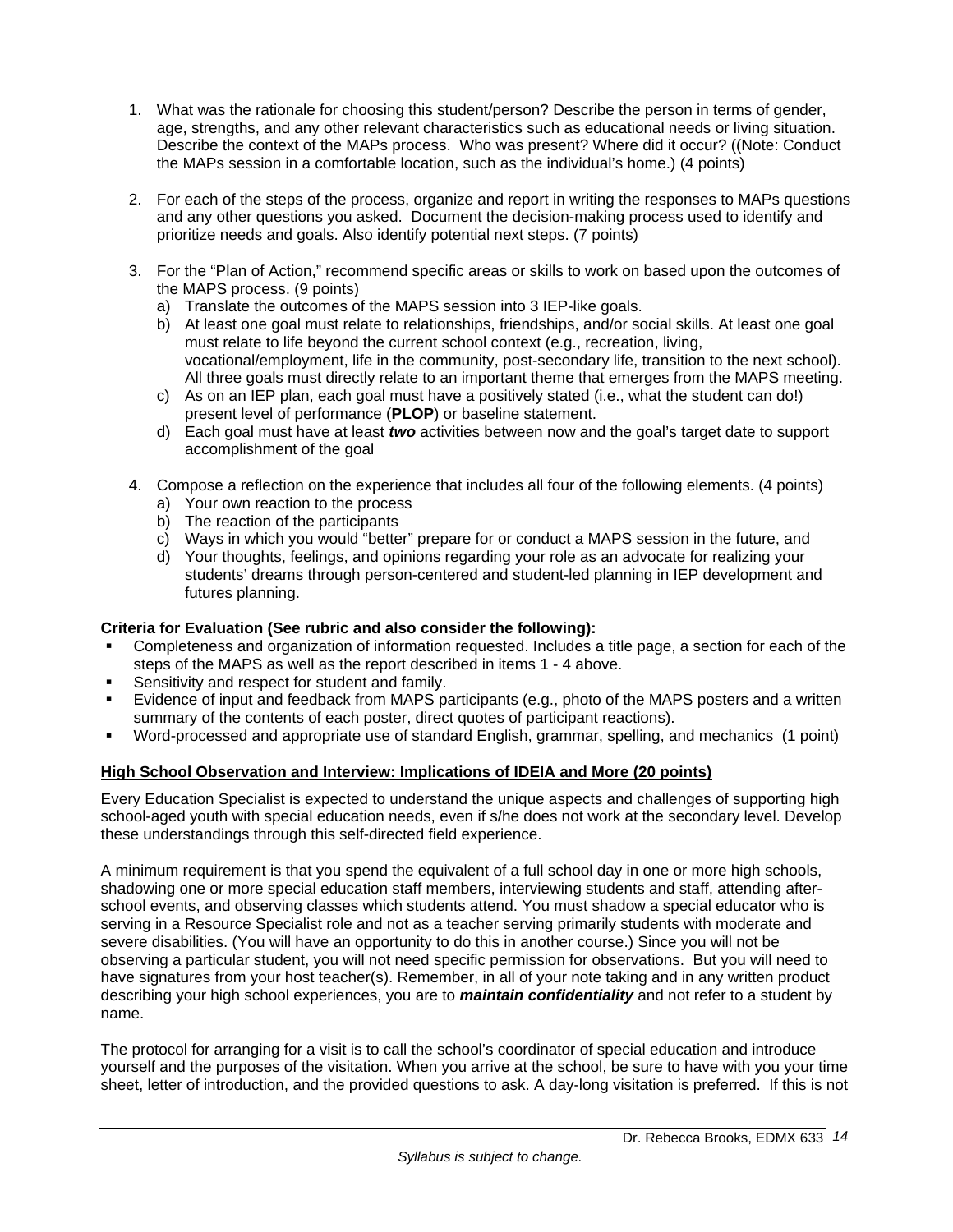an option, you may visit the same site on two or more days. Visits to multiple sites also have distinct advantages, as you can see and compare how different campuses approach the same issues.

If you wish to visit a high school with a partner, please do so, as long as it meets with advance approval of your host special education personnel AND your EDMX 633 instructor(s). Crowds draw attention away from instruction, so group size is limited to two people. If you visit with a peer, identify your partner in your report. As a guest, at all times behave in your most professional and courteous manner. Reserve any verbal critiques for the assignment's reflection.

What will you look for and what will you ask? Provided questions directly relate to IDEIA 2004 demands in the roles of educators, students, and teachers. You are to ask questions, observe, and otherwise "fact find" (i.e., use web resources) in order to obtain responses to these questions that are *comprehensive and complete*. Keep your eyes open, ask students to describe their experiences as well. What you see may or may not "match" what you are told.

Your write up has *three* components.

The *first* component is comprised of the responses to the questions provided to you to ask.

The *second* component is your in depth analysis of the practices observed at this high school site, based upon the question responses and observation. Please address all 4 of the following areas:

- STRENGTHS
- **CONCERNS**
- QUESTIONS I STILL HAVE
- RECOMMENDATIONS FOR IMPROVEMENT (you must have at least 2.)

The *third* component is the time sheet with signatures from the hosts for each day and time period of the visitation(s). You cannot get credit for this assignment without this!

This is your professional development experience, so enjoy it and set it up in a way that meets your needs!

## **"Credo of Support" Final Exam (10 points)**

The Frisbee Theory: "It seemed as though every time The Bee appeared, people dropped any thoughts of judgment or pretense. People began to **be** with each other instead of **around** each other." (*Intentional Teaming,* p. 56)

Reading Brown's Ch. 11 and viewing materials on Cougar Courses, and together with what you already have learned about relationship and friendship building, you will create IN CLASS a *Credo of Support* poster, PowerPoint, mobile, live demonstration performance, or other visual/audio product that provides 13 ways in which you, as a teacher, and your students can create **Bee together** opportunities **–** opportunities to develop and maintain **natural social and friendship-potential relations** and facilitate any student with learning or behavior differences being a **valued member of the classroom and school community**. In addition to the 13 Social Outcomes that are shared as practices and/or principles, provide a rationale or "anticipatory set" of why relationship development is important in the curriculum. Provide enough detail so that a naïve consumer could actually use each practice or principle.

Make this appealing and usable! So, include graphics, website citations & links, examples, real objects, pictures, YouTube videos, and anything else that would help a student, teacher, paraeducator, or parent understand your credo! Check to make sure you use "person first" language. Bring any and all materials you might need to create your product to Class Session #15. You may bring prepared materials (e.g., PowerPoint slides), but realize that you will be assigned teammates by your instructor and be given no more than 60 minutes to create a final product to share with the entire class, so your ideas might need to be modified to fit your team's collective ideas for the team Credo of Support.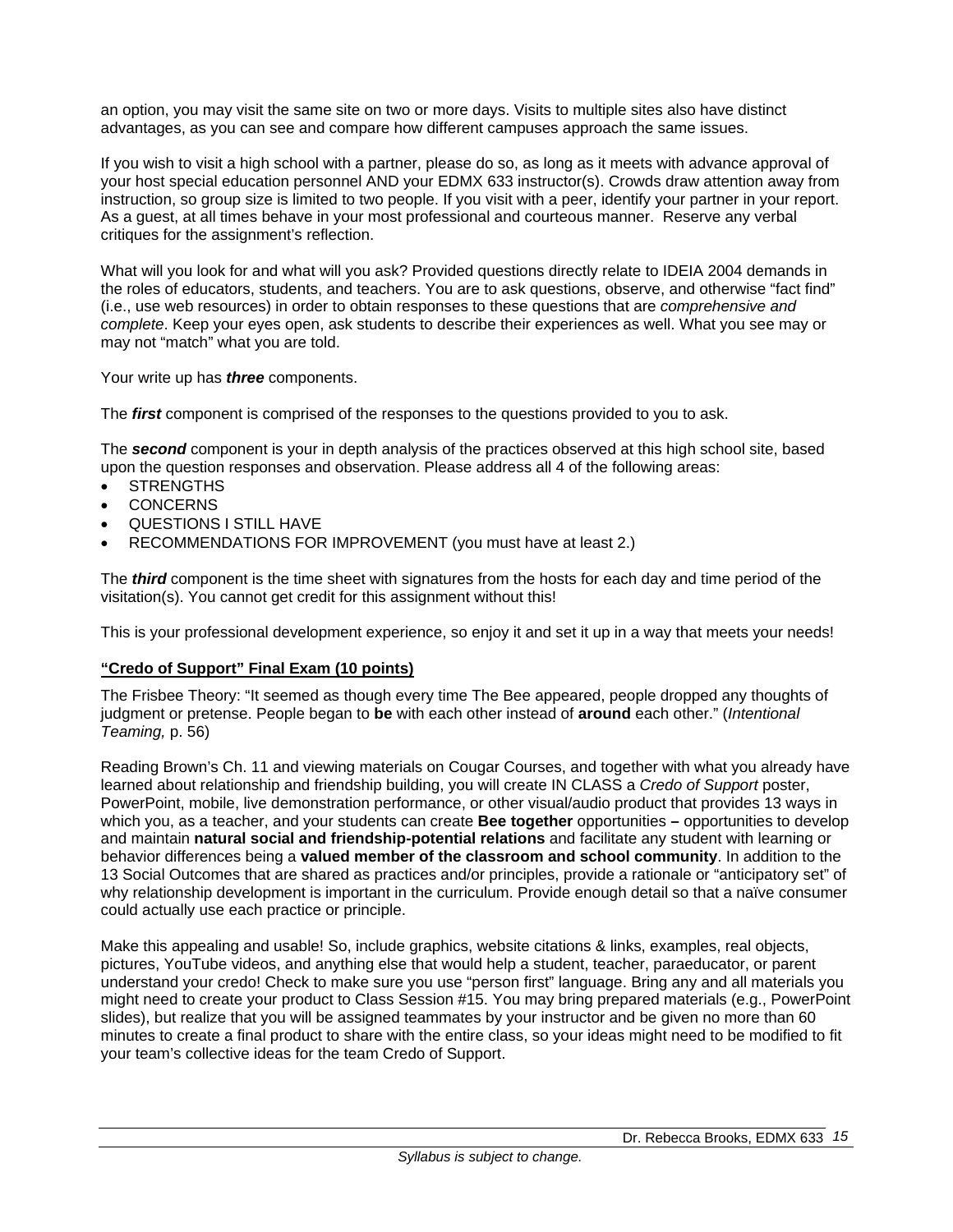

#### *Engaging diverse communities through leading and learning for social justice.*

333 South Twin Oaks Valley Road, University Hall 468 San Marcos, California 92096‐0001 SOE Office: 760.750.4300 Advising: 760.750.4277 **www.csusm.edu/soe**

Dear Principal and Special Education Staff,

An important special education field experience for all Cal State San Marcos Mild/Moderate and Moderate/Severe Education Specialist credential candidates is to spend time in a variety of special education settings. Since special education service delivery at the high school level can be significantly different from service delivery in elementary settings, it is critical that credential candidates have a chance to a) talk with and shadow high school special educators, b) observe in general education classrooms in which students with disabilities are supported, c) observe and interact with students with a wide range of disabilities, and d) learn about the policies and procedures including transition planning.

It would be greatly appreciated if one or more of our credential candidates could spend eight hours under the guidance and management of one or more of your special education faculty engaged in the activities described above. Candidates could spend an entire day on campus (during, before, and/or after school hours); or observations could be spread across two or more days. This is up to the discretion of the credential candidate' hosts.

The credential program faculty and staff hope that this is an experience that your faculty and staff find interesting and valuable. As the program coordinator, I extend the university's thanks for your continued support of the professional development of educators in the San Diego area and the CSU San Marcos credential programs, in particular. If you have any questions or concerns, please e-mail me at rbrooks@csusm.edu.

Respectfully,

*Rebecca Brooks* 

Dr. Rebecca Brooks CSUSM Special Education Credential and Graduate Programs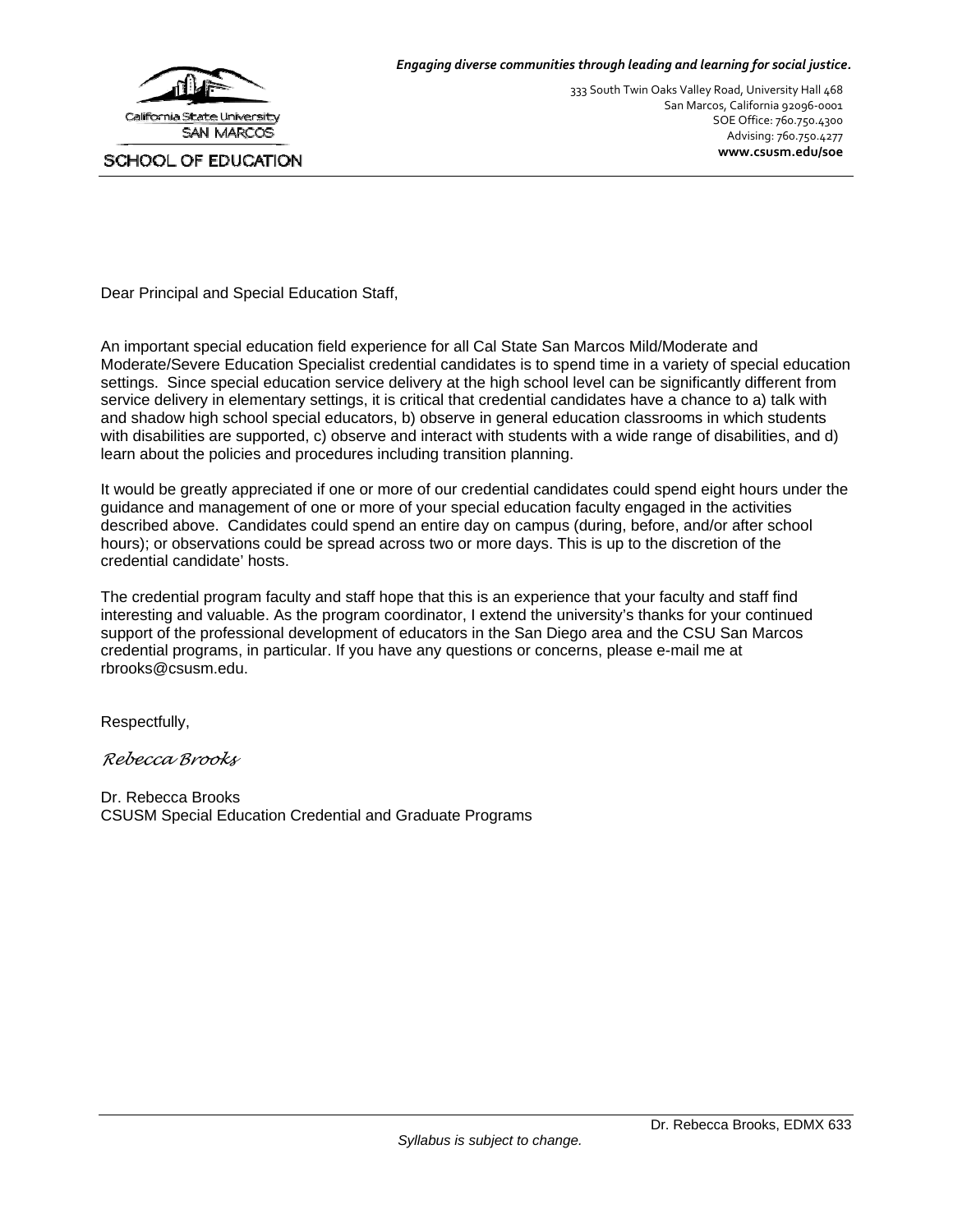## **HIGH SCHOOL OBSERVATION AND INTERVIEW QUESTIONS**

- 1. Why did you choose to become a special educator at the secondary level?
- 2. What do you perceive as the unique challenges of working with teens, as they finish their last years in the public school system?
- 3. What unique characteristics do secondary special educators need to possess and demonstrate?
- 4. What energizes you day-to-day and week-to-week in your job as a secondary educator?
- 5. What do you and your school do to get classroom teachers actively involved in the daily, weekly, and/or monthly planning for accommodations and modifications for a student who has an IEP? And, how would you improve this practice?
- 6. What arrangements are made so that *classroom teachers* may actively participate in students' IEP meetings? And, how would you improve this practice?
- 7. In what ways do you ensure regular communication with classroom teachers (e.g., check ins, coteaching) in order to coordinate curriculum and instruction? And, how would you improve this practice?
- 8. What are specific ways you and your school facilitate parent participation in IEP meetings and IEP goal development? What are your home-school communication strategies? And, how would you improve this practice?
- 9. In what ways do you and your special education faculty teach and coach students to actively participate in and lead their own IEP meeting?
- 10. Please describe in as much detail as possible how students are engaged in developing their own Individual Transition Plans (ITPs) by age 16?
- 11. Please provide examples of at least three transition goals and accompanying activities that might typically appear on an ITP.
- 12. In the Making Action Plans (MAPs) futures planning process, a student's support team explores the dreams, fears, strengths, and aspirations of the student and his team members. As part of the ITP planning process, in what ways do you at this school, explore the dreams, fears, strengths, and aspirations of your students and their friends and family?
- 13. Please describe in as much detail as possible the process for educating (and informing) students about their age of majority rights by age 17? What materials do you use to teach them about these rights? What direct instruction do you offer to ensure understanding of their rights?
- 14. What test *accommodations* are commonly used at this high school?
- 15. What test *modifications* are commonly used at this high school?
- 16. What process(es) do you use to determining if a testing *accommodation* or *modification* is included in a student's IEP?
- 17. What do you know of Smarter Balanced assessment universal supports and test variations for all students and accommodations for students with IEPs and 504 plans? How do you anticipate the Smarter Balanced assessments will positively (or negatively) affect the test performance of students with IEP and 504 plans?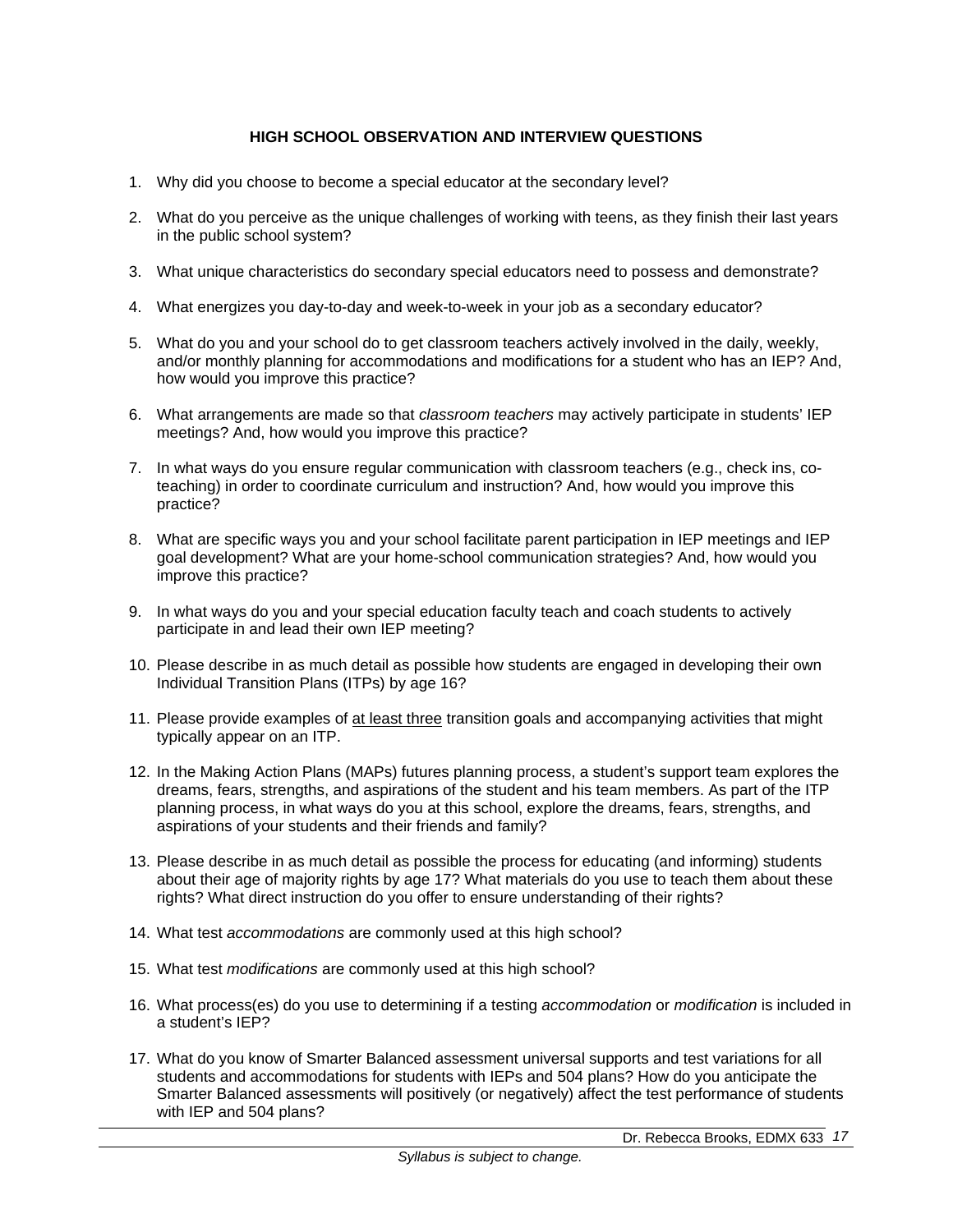(**NOTE:** Know that the new Common Core State Assessment Smarter Balanced Assessment system has many built in approved universal supports, test variations, and accommodations for ANY student and accommodations and modifications that can be provided for students with IEP or Section 504 plans Here is your opportunity to learn the LATEST! Open the below links and study the information)

- Matrix 1: Universal Tools, Designated Supports and Accommodations for the California Assessment of Academic Performance and Progress http://www.cde.ca.gov/ta/tg/ai/caasppmatrix1.asp
- **Smarter Balanced Accessibility and Accommodations** http://www.cde.ca.gov/ta/tg/sa/access.asp
- 18. What do you know about assessing students with disabilities on the CELDT?
	- Assessing Students with Disabilities on the CELDT (pdf) (copy and paste below URL as link does not work) http://www.cde.ca.gov/ta/tg/el/documents/celdtstudentsdisabilities.pdf